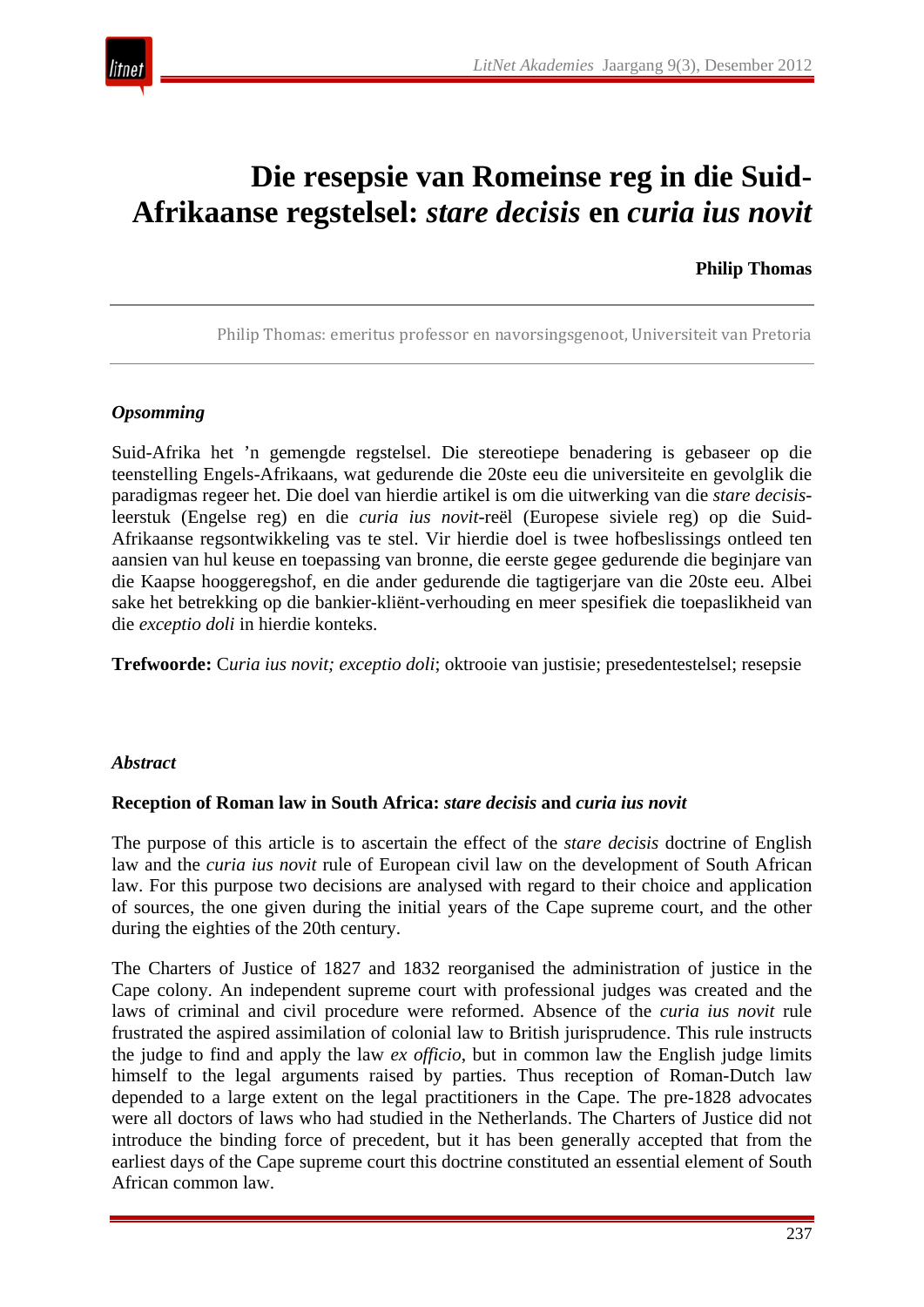In *Brink's Trustees v South African Bank* the trustees of the insolvent Brink offered to pay the bank the amount of the secured debt in return for the transferred security. The bank refused this offer, maintaining that Brink's other, unsecured, debts to the bank had to be repaid first. Counsel for the plaintiffs argued that *Codex* 8, 26, 1 granted the bank a *jus retentionis* against Brink himself until all other debts due by him to the bank had been paid. However, this right of retention could not be exercised against his creditors after his insolvency, since the remedy to enforce the right of retention, the *exceptio doli mali*, could not be pleaded against the other creditors of the insolvent debtor. Insolvency had divested the latter of his whole estate and vested it in the general body of the creditors, represented by the trustees. Counsel relied on Roman-Dutch law, European *ius commune*, colonial law, Scottish law, Anglo-American common law, and a Chancery decision. Counsel for the defendant relied more on Dutch and continental authors and maintained that *Codex* 8, 26, 1 granted the *ius retentionis* not only against the debtor himself, but also against all persons deriving any right from him or through him, except a *secundus creditor hypothecarius.* The court gave judgment for the plaintiffs and no grounds were reported, which provides an excellent example of Denis Cowen's observation that while in form our law is largely judge-made, the work of the judge is often the work of intelligent selection, as in many instances judges simply put the stamp of the state's authority on propositions which counsels have worked out for them in advance.

In *Bank of Lisbon and South Africa v De Ornelas* the Ornelas Fishing Company paid off the overdraft and closed its account with the bank. The De Ornelas brothers demanded return of the securities provided, which the bank refused to do until the outcome of an action which the bank intended to institute against the company for damages resulting from alleged breach of contract. The court *a quo* upheld the application for the return of the furnished securities, against which judgment the bank appealed.

For the bank it was argued that the application was based on the *replicatio doli* and that the *exceptio doli* did not exist anymore in modern law, which argument was founded on a long list of precedents. The respondents maintained that the bank was attempting to use the securities for a purpose not intended by the parties when the contracts were concluded. Such an attempt to abuse a right would constitute unconscionable conduct and result in gross injustice or great inequity. Again the argument was nearly exclusively based on case law. The fact that the *Codex* text remained unmentioned may be explained by the conclusion drawn by Chorus, namely that each time a text from the *Corpus Iuris* is used by a court in a precedent system, the text in question ceases to be a source of law as it has been replaced by the decision which serves as precedent. The citation of *Brink's Trustees* can be explained only by the supposition that the 19th century fell outside the scope of counsel's concept of relevance.

The question arises whether the absence of *curia ius novit* does prohibit independent judicial research. In the 1876 decision of *Mills and Sons v Trustee of Benjamin Bros* De Villiers DJ had attended counsels to the possible application of *constitutum possessorium* and given them the opportunity of handing in authorities on this point. In the *Lisbon* case Joubert JA limited himself to the legal question as determined by the parties, but undertook a thorough investigation into the origin, development, scope and applicability of the *exceptio doli*. The court decided on the basis of primary and secondary sources that the supersession of the *formula* procedure by the *cognitio extraordinaria* was the end of the *exceptio doli* as a technical term of pleading; that as the result of the new rule *pacta sunt servanda* and new principle that all contracts were regulated by good faith, the *exceptio doli* was never part of Roman-Dutch law. Joubert JA held that all sources deviating from this decision, such as Donellus, Brunneman, Zoesius, Tuldenus, Voet, Van der Keessel, Van der Linden *et al.*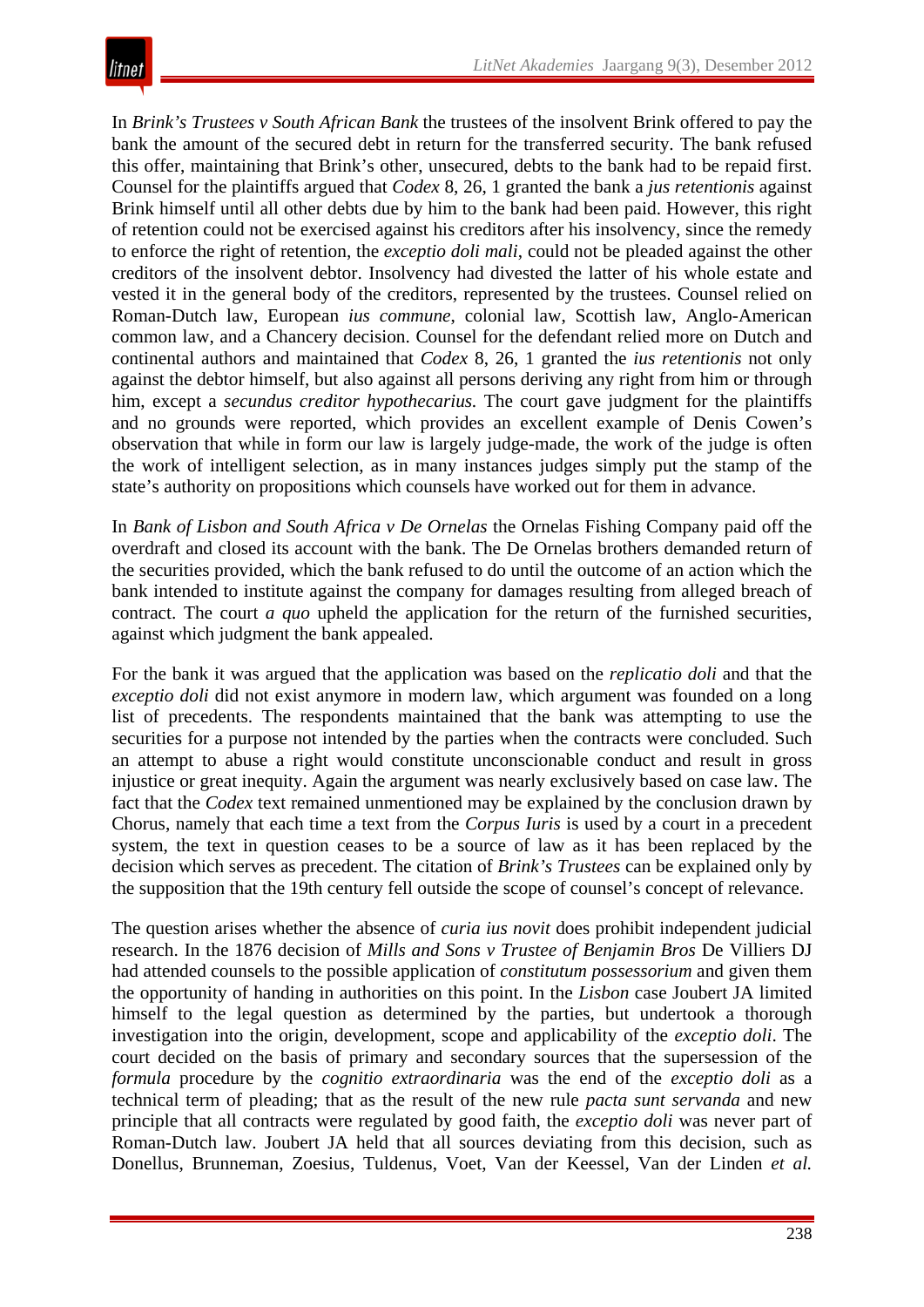stated Roman law and not Roman-Dutch law. Finally, the court was of the opinion that the previous *dicta* of the appellate division relative to this defence were not binding.

Thus the observation that once a Roman law or Roman-Dutch law text has been recepted by a court, such text is replaced by the decision which now serves as precedent has been proven correct in the *Lisbon* case where counsel deemed it superfluous to research outside precedent and outside a certain period. Another conclusion is that absence of the *curia ius novit* rule in common law does not prevent judicial research, although in the common law tradition such research is critically received as motivated by the desire to ignore precedent. The merits of the judgment in the *Lisbon* case are not discussed, but a concluding remark is made that judicial research involving reception or rejection of Roman law is increasingly unlikely in modern South African law since the Latin requirement for a law degree has been abolished.

**Keywords:** Charters of Justice; *curia ius novit*; *exceptio doli*; precedent; reception

### **1. Inleiding**

In die regsgeskiedenishandboeke word met die resepsie die sogenaamde tweede lewe van die Romeinse reg in Wes-Europa aangedui. Hierdie proses het gedurende die laat Middeleeue begin en is deur die verskillende kodifikasies beëindig.<sup>1</sup> Suid-Afrika het op 'n indirekte wyse deelgeneem aan hierdie proses met die aankoms van Van Riebeeck in  $1652<sup>2</sup>$  As gevolg van die opinie van die Verenigde Oos-Indiese Kompanjie dat die reg van Holland sou geld in haar besittings,<sup>3</sup> is die regstelsel wat later as die Romeins-Hollandse reg bekend sou word, oorgeplant in die Kaap.4 'n Ander tweedehandse resepsie van Romeinse reg het plaasgevind nadat die Kaap die Goeie Hoop 'n Britse kroonkolonie geword het.<sup>5</sup> Ingevolge Engelse presedent het die besetters die bestaande materiële reg behou,6 maar die proses- en bewysreg vervang. Ook die stelsel van howe het 'n drastiese metamorfose ondergaan ooreenkomstig die Engelse model. Dit het beteken dat die Hollandse reg wat as gevolg van die kodifikasie in Nederland gelding verloor het,<sup>7</sup> in die Kaapse hooggeregshof geresipieer is. Hierdie resepsie duur tot vandag toe, aangesien die Suid-Afrikaanse reg nooit gekodifiseer is nie. In hierdie artikel word twee hofbeslissings bespreek, die eerste van die vroeg-resepsie en die ander uit die laat-resepsie, in die konteks van twee kenmerke van die Engelse reg.

#### **2. Vroeg-resepsie (1828–1910)**

Die oktrooie van justisie van 1827 en 1834 het die regspleging in die Kaapkolonie op 'n nuwe lees geskoei. 'n Onafhanklike hooggeregshof met beroepsregters is ingestel<sup>8</sup> en hierdie regters is ingevolge die Engelse tradisie gekies uit die geledere van die senior advokate. Laasgenoemde moes hulle opleiding in die Verenigde Koninkryk voltooi het.<sup>9</sup> Dit het beteken dat Engelse, Ierse of Skotse juriste met geen opleiding in kontinentale regsgeskiedenis, die Nederlandse taal of ou-Hollandse reg nie, op die bank gesit<sup>10</sup> en voor die hof verskyn het. Die woorde van die eerste hoofregter van die Kaapkolonie, Wylde HR, in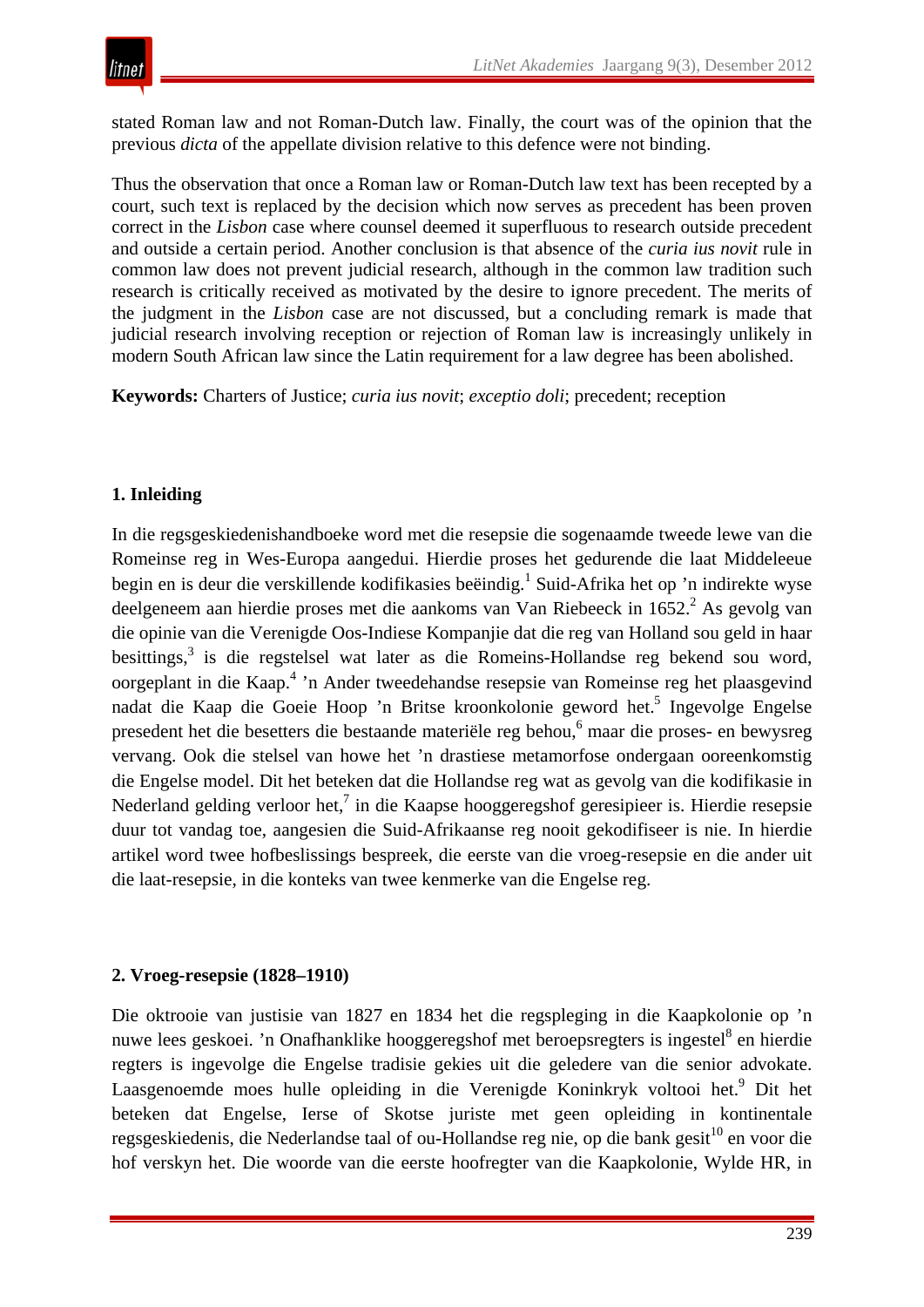Letterstet v Morgan,<sup>11</sup> met betrekking tot "musty Dutch or Roman books" en dat hy homself bevry van die knegskap van die Hollandse howe,<sup>12</sup> het niks goeds voorspel nie. Hierdie houding is egter geneutraliseer deur die nuwe siviele- en strafprosesreg ingevolge waarvan die Kaapse advokatuur 'n groter en belangriker rol gespeel het as voorheen. Die prosessuele aspek wat die beoogde "gradual assimilation of Colonial law to the more liberal and enlightened maxims of British jurisprudence" gefnuik het,<sup>13</sup> word gevind in die feit dat die stelreël *curia ius novit*<sup>14</sup> aan die Engelse reg onbekend was.

### *2.1 Curia ius novit*

Die oorsprong van hierdie spreuk kan in *Codex* 2, 10, 1<sup>15</sup> gevind word, maar dit moet genoem word dat ander bronne ook voorgestel word.<sup>16</sup> Die spreuk beveel die hof om die reg te vind en *ex officio* toe te pas. Dit is deel van die inkwisitoriese stelsel van prosedure.<sup>17</sup> Die regter is gevolglik verantwoordelik vir die regstoepassing, onafhanklik van die regsbronne wat deur die partye aangevoer is.18 In die Anglo-Amerikaanse reg hou die regter hom by die argumente en bronne wat die partye voorgelê het<sup>19</sup> en is *curia ius novit* onbekend.<sup>20</sup>

Dit het beteken dat die resepsie van die Romeins-Hollandse reg, en dus ook die Romeinse reg, grotendeels deur die Kaapse advokate bepaal is. Die kwaliteit van die Kaapse regters voor 1828 was treurig, maar die Kaapse balie se standaard was veel beter. Alle advokate het doktorsgrade gehad wat in Nederland behaal is, $^{21}$  en hulle het die reg verkry om as advokate van die nuwe hooggeregshof toegelaat te word.<sup>22</sup> Omdat Engels die taal van die hof geword het, was nie almal suksesvol nie, maar die meeste het besige hofpraktyke gehad.<sup>23</sup>

# *2.2 Stare decisis*

Die leerstuk van *stare decisis* het nie deel van die Romeins-Hollandse of die Romeinse reg uitgemaak nie<sup>24</sup> en die oktrooie van justisie of ander wetgewing het nooit uitdruklik die bindende krag van presedente ingevoer nie.<sup>25</sup> Daar word egter algemeen aanvaar dat hierdie leerstuk vanaf die prilste begin van die Kaapse hooggeregshof 'n noodsaaklike element van die Suid-Afrikaanse gemenereg gevorm het.

Dit moet benadruk word dat die rapportering van hofuitsprake gewoonlik as 'n vereiste vir die presedentestelsel gesien word. Maar Menzies se hofverslae, wat die beslissings vanaf 1828 tot 1849 bevat, is eers in 1870 gepubliseer.<sup>26</sup> Die oorspronklike Menzies-handskrifte was egter beskikbaar in die Kaapse regskringe en is deur die hof as gesaghebbend aanvaar.<sup>27</sup>

Dit bring ons by die beslissing in *Brink's Trustees v South African Bank*. 28

# *2.3 Brink's Trustees v South African Bank*

Die feite van hierdie 1847-saak is klassiek. Brink het 600 pond van die bank geleen en het as sekerheid vir hierdie skuld 'n hipoteek van 1 000 pond in sy guns in pand gegee. Vervolgens het hy bankrot gespeel en sy kurators het aangebied om aan die bank 600 pond plus rente te betaal vir die teruggawe van die hipoteek. Die bank het geweier om die aanbod te aanvaar en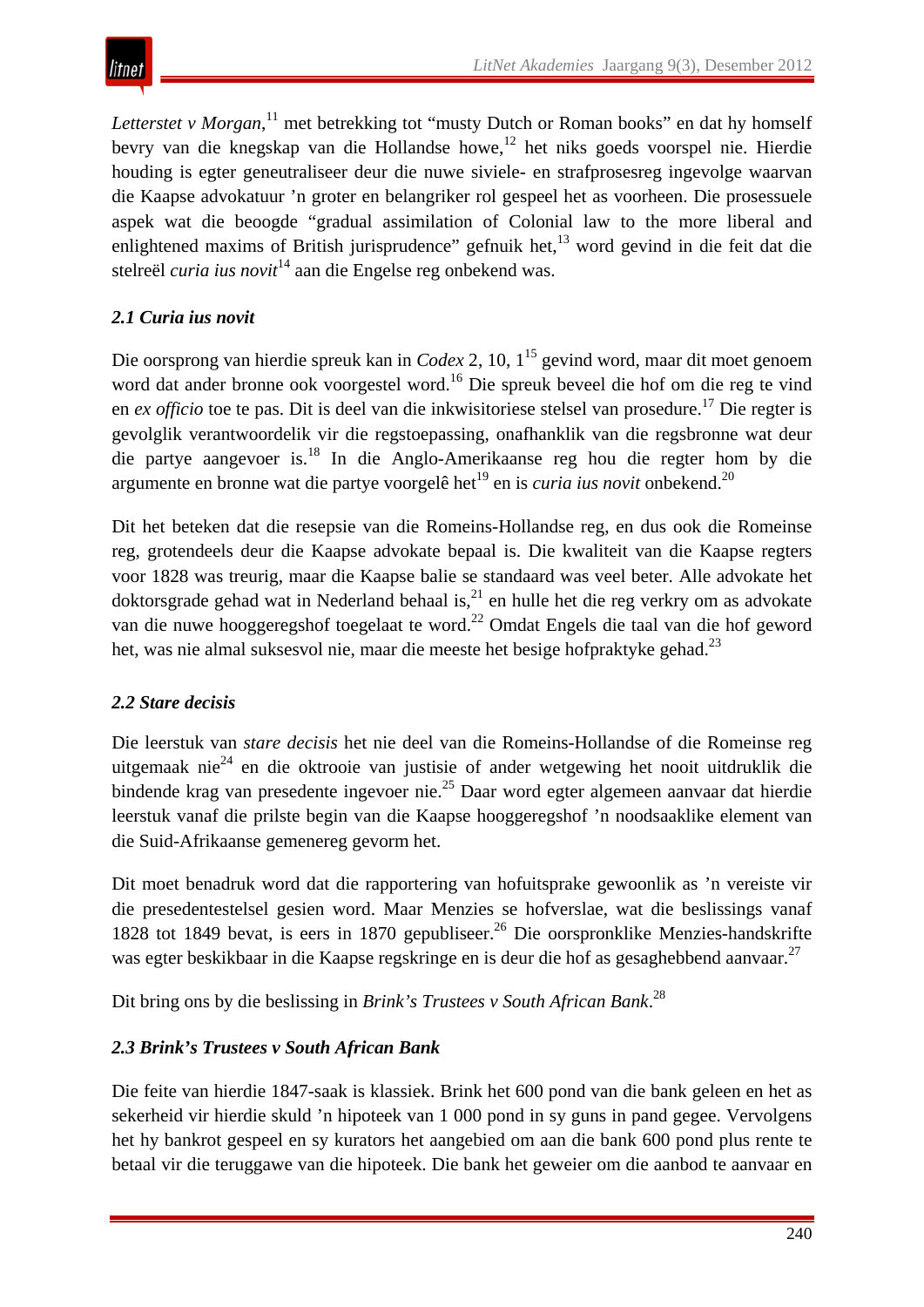het beweer dat Brink se ander, onversekerde, skulde, aangegaan voor en na die versekerde skuld, ook betaal moet word voordat die hipoteek teruggegee kan word. Die bank het aangevoer dat hy die reg het om die balans van genoemde hipoteek terug te hou en om die ander onversekerde skulde en die rente daarop uit hierdie balans te delg. Brink het ontken dat hy en die bank enigsins ooreengekom het dat die verpande hipoteek ook die betaling van enige ander skuld sou verseker.<sup>29</sup>

Die Ierse advokaat William Porter, wat as prokureur-generaal die reg gehad het om privaat te praktiseer,<sup>30</sup> het vir die eisers aangevoer dat *Codex* 8, 26, 1, 231 aan die bank 'n *ius retentionis* verskaf het teen Brink self. Ingevolge hiervan was die bank geregtig om die pand te behou totdat die debiteur nie slegs die versekerde skuld betaal het nie, maar ook alle ander skulde aan die bank. Hierdie retensiereg kan egter nie uitgeoefen word teen Brink se krediteure na sy insolvensie nie. Dié onderskeid word verklaar deur die regsmiddel wat beskikbaar is om die retensiereg te realiseer, naamlik die *exceptio doli mali.* Hierdie verweer sal met sukses opgewerp kan word teen die debiteur se aksie vir teruggawe van die pand wanneer hy slegs die versekerde skuld betaal het en weier om sy ander skulde aan die betrokke krediteur te betaal. Maar hierdie verweer kan nie teen die ander krediteure van die insolvente debiteur opgewerp word wanneer hulle eis dat die pand teruggegee moet word nie, aangesien insolvensie die bankrot debiteur van sy bates ontneem het en dit in die krediteure wat deur die kurator verteenwoordig word, gevestig het. $32$ 

Die Ierse advokaat het 'n goeie oorsig van Romeins-Hollandse reg,33 Europese *ius*  commune,<sup>34</sup> koloniale reg,<sup>35</sup> Skotse reg,<sup>36</sup> asook Anglo-Amerikaanse reg<sup>37</sup> as gesag aangevoer, terwyl een uitspraak van die *court of chancery*<sup>38</sup> as presedent aangehaal is.

Brand<sup>39</sup> en Watermeyer het vir die verweerder verskyn en het meer op Hollandse<sup>40</sup> en kontinentale skrywers,<sup>41</sup> koloniale reg<sup>42</sup> en Amerikaanse<sup>43</sup> gesag gesteun. Op basis van hierdie gesag het hulle geargumenteer dat *Codex* 8, 26, 1, 2 die *ius retentionis* aan die krediteur verleen nie slegs teen die debiteur self nie, maar ook teen enige persoon wat enige reg van hom of deur hom verkry het.<sup>44</sup> Hierdie retensiereg sou uitgeoefen kon word teen alle persoonlike krediteure van die debiteur, behalwe die *secundus creditor hypothecarius*, 'n later krediteur ten behoewe van wie 'n tweede hipoteek oor die verpande saak gevestig was.<sup>45</sup>

Menzies rapporteer die beslissing summier en noem slegs dat die hof op grond van die redes wat deur die eisers aangevoer is, uitspraak (met koste) in hulle guns beslis het.<sup>46</sup>

Hierdie lakonieke konstatering is 'n goeie voorbeeld van 'n belangrike aspek van ons reg wat uitgelig is deur Cowen waar hy opmerk dat ons reg formeel deur regters gemaak word, maar dat die regters in werklikheid net die stempel van die staat se gesag plaas op voorstelle wat klaar vir hulle uitgewerk is. Hul regskeppende taak is dikwels net intelligente keuse.<sup>47</sup>

#### **3. Laat-resepsie (1948–)**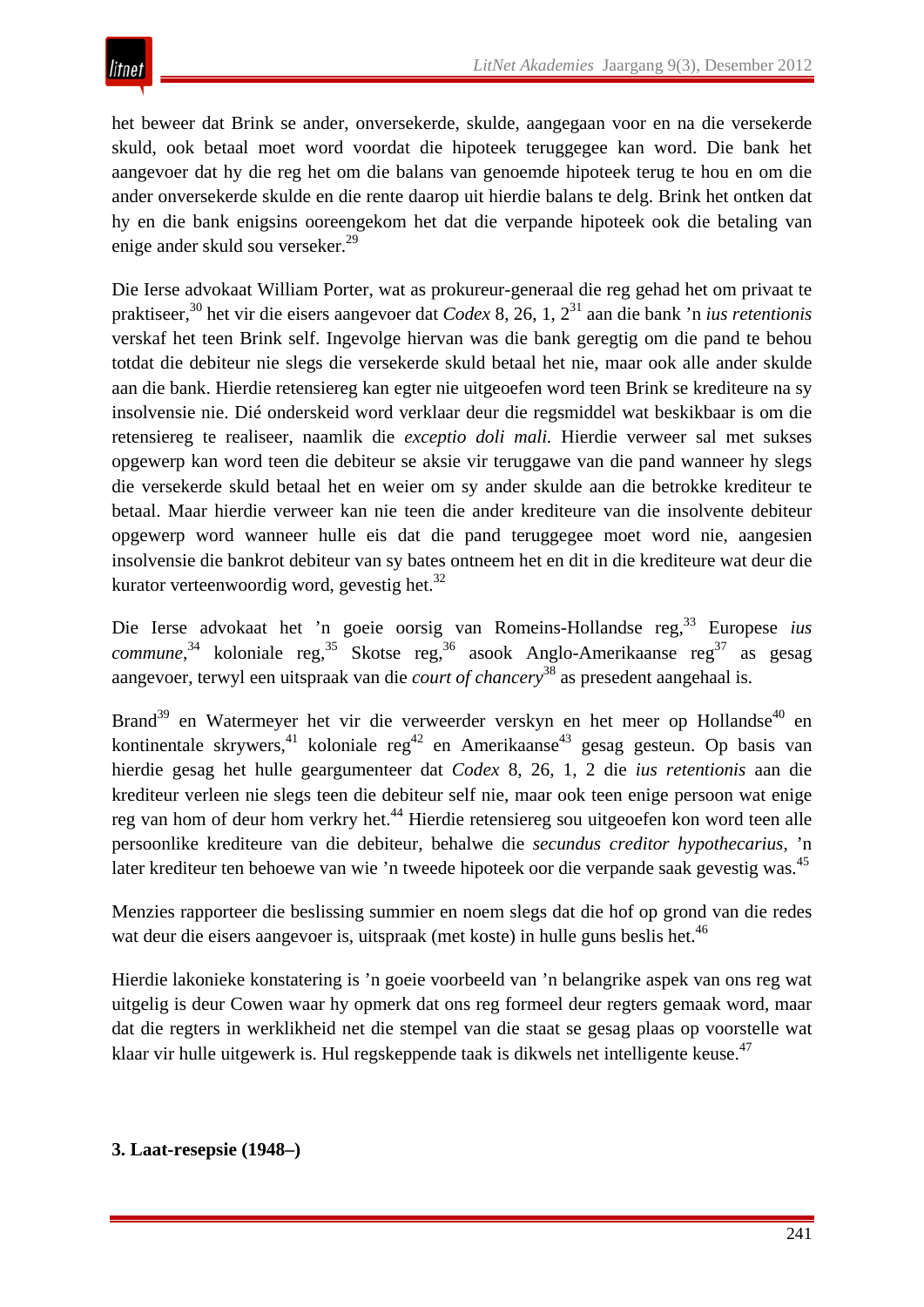### 3.1 *Bank of Lisbon and South Africa v De Ornelas*<sup>48</sup>

Gedurende 1981 het die Ornelas-vismaatskappy 'n oortrokke-rekening-fasiliteit van die Bank of Lisbon verkry. Die bank het die fasiliteit verseker deur middel van aktes van borgstelling, hipoteke en 'n verhandelbare sertifikaat van deposito. Gedurende 1984 het die bank geweier om die fasiliteit te verhoog en die maatskappy het die oortrokke rekening afbetaal en die rekening by die bank gesluit. Die Ornelas-broers het teruggawe van die verhandelbare sertifikaat van deposito en kansellasie van die aktes van borgstelling en die hipoteke verlang. Die bank het egter geweier en het aangevoer dat hy die sekuriteite wat verskaf is om die oortrokke fasiliteit te verseker, sal behou totdat daar beslis is oor 'n aksie wat die bank beoog om in te stel teen die maatskappy vir skadevergoeding ingevolge beweerde kontraksbreuk. Die broers het by die provinsiale afdeling in die Kaap aansoek gedoen om 'n hofbevel vir teruggawe van die sekuriteit wat hulle verskaf het. Die bank het die aansoek teengestaan op grond daarvan dat hy kontraktueel die reg het om die betrokke sekuriteit te behou totdat die maatskappy sy totale skulde aan die bank gedelg het. De Ornelas het in replikasie aangevoer dat die bank se optrede op *dolus generalis* neerkom. Die hof *a quo* het die aansoek toegestaan en die bank het appèl aangeteken.<sup>49</sup>

Chaskalson<sup>50</sup> het vir die bank aangevoer dat die aansoek van De Ornelas op die *replicatio doli* gebaseer was en dat die *exceptio doli* nie meer in die moderne reg bestaan nie. Hy het beweer dat selfs indien dit sou bestaan, dit nie op aktes van borgstelling en hipoteke van toepassing sou wees nie, omdat hulle ingevolge wetgewing op skrif moet wees. Hy argumenteer dat selfs indien die *exceptio doli* nog sou bestaan, die feite van hierdie saak buite die grense, kader en omvang van sy toepassing sou val.51 As gesag vir hierdie stellings is die opinies van vier skrywers<sup>52</sup> en 'n lang lys van gewysdes aangevoer.<sup>53</sup>

Vir die respondente het Aaron<sup>54</sup> betoog dat die bank probeer het om die sekerheid wat verskaf is, te gebruik vir 'n oogmerk wat nie voorsien was deur die partye ten tyde van kontraksluiting nie. Sodanige poging om 'n reg te misbruik, sou ongeoorloofde gedrag wees en growwe onregverdigheid of groot onbillikheid tot gevolg hê.<sup>55</sup> Die advokaat het ook aandag gegee aan die feit dat die *exceptio* 'n verweer is. Hy het egter geredeneer dat daar geen rede is waarom hierdie regsmiddel nie ook vir 'n eiser beskikbaar sou wees nie, aangesien die beginsel dieselfde is.<sup>56</sup> Aaron het op meer skrywers staat gemaak<sup>57</sup> en het verskeie beslissings toegevoeg tot die lang lys waarna deur die appellant verwys is.<sup>58</sup>

Die feit dat daar hoegenaamd nie na *Codex* 8, 26, 1, 2 of die *Brink*-saak verwys is nie, verdien vermelding. Die afwesigheid van die *Codex*-teks word verklaar deur 'n gevolgtrekking waartoe Chorus eerder gekom het, naamlik dat elke keer wat 'n teks uit die *Corpus Iuris Civilis* deur 'n hof gebruik word in 'n regstelsel wat die presedentestelsel volg, die betrokke teks ophou om 'n regsbron te wees aangesien dit vervang word deur die uitspraak wat dan as presedent geld.<sup>59</sup> Dit spreek vanself dat dieselfde argument ook ten aansien van die Romeins-Hollandse tekste geld. Die nievermelding van *Brink's Trustees* is moeiliker te verduidelik. Die oudste beslissing waarop die Chaskalson-span staatgemaak het, dateer uit 1947<sup>60</sup> en alhoewel Aaron tot so ver as 1904<sup>61</sup> teruggesoek het, is dit duidelik dat die 19de eeu buite sy konsep van relevansie geval het.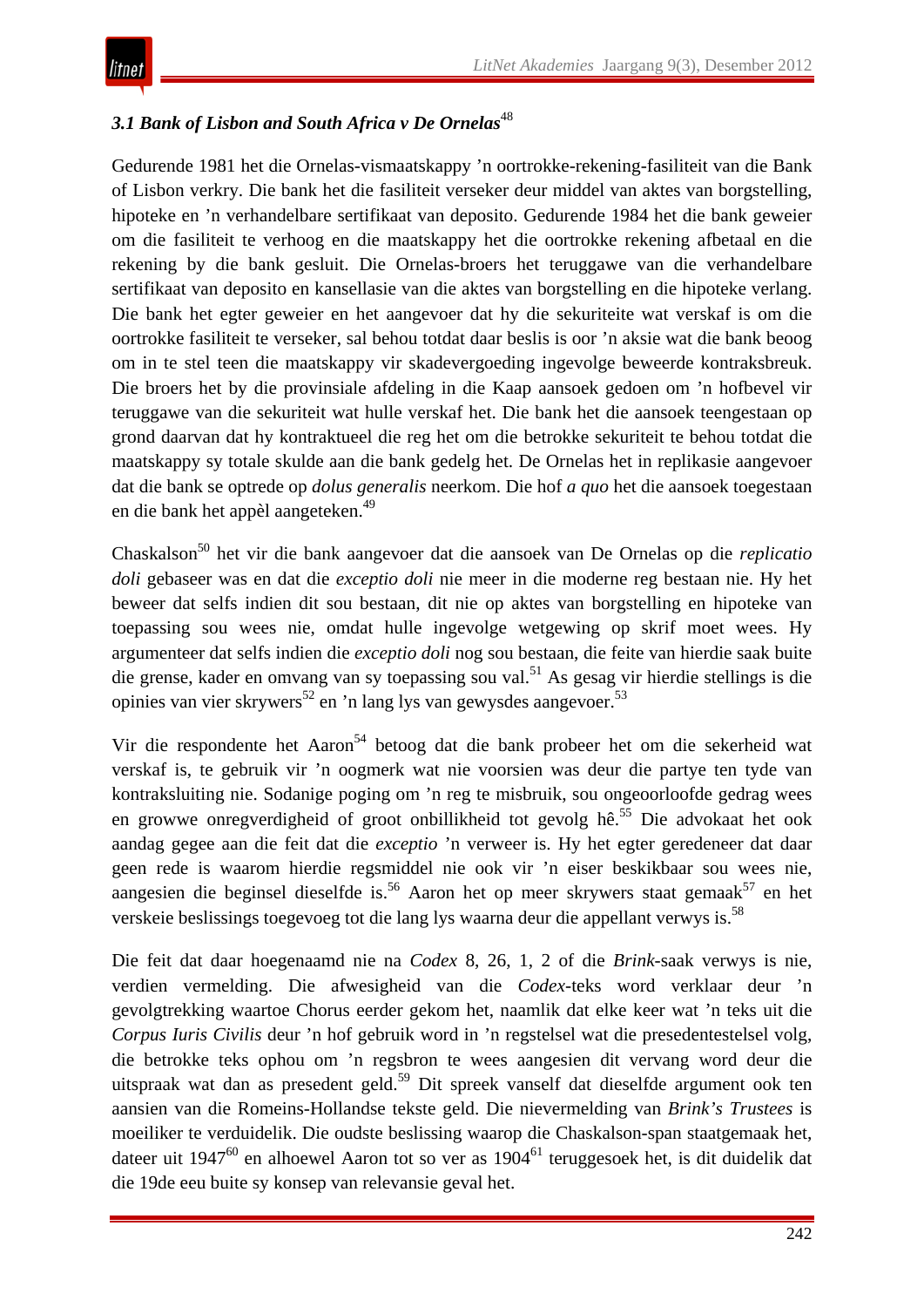# *3.2 Curia ius novit*

Daar is reeds genoem dat die spreuk *curia jus novit* nie in "gemene reg"-jurisdiksies van toepassing is nie. Beteken dit nou dat onafhanklike navorsing van die reg deur die hof verbied is?

In 1876 vestig hoofregter De Villiers<sup>62</sup> in *Mills and Sons v Trustee of Benjamin Bros*<sup>63</sup> die advokate se aandag op die moontlikheid van *constitutum possessorium*<sup>64</sup> en bied hulle die geleentheid om gesag ten aansien van hierdie punt in te dien.<sup>65</sup> Meer as 100 jaar later beperk appèlregter Joubert<sup>66</sup> hom tot die regskwessie soos deur die partye geformuleer, naamlik die toepaslikheid van die *exceptio doli generalis* op skriftelike kontrakte in die moderne Suid-Afrikaanse reg.67 Vir die antwoord op hierdie vraag onderneem die regter egter 'n uitgebreide ondersoek na die oorsprong, ontwikkeling, omvang en toepassing van hierdie verweer. Regter Joubert beslis op grond van 'n eklektiese mengsel van primêre<sup>68</sup> en sekondêre bronne<sup>69</sup> dat die feit dat die *cognitio extraordinaria* die prosedure *per formulam* vervang het,<sup>70</sup> die einde van die *exceptio doli* as 'n tegniese term van pleit beteken het;<sup>71</sup> en dat as gevolg van die nuwe reël *pacta sunt servanda*<sup>72</sup> en die nuwe beginsel dat alle kontrakte deur goeie trou beheer word,73 die *exceptio doli* nooit deel van die Romeins-Hollandse reg was nie.74 Hy het bevind dat alle bronne wat van hierdie beslissing afwyk, soos Donellus, Brunneman, Zoesius, Tuldenus, Voet, Van der Keessel en Van der Linden, Romeinse reg en nie Romeins-Hollandse reg nie, weergee.75 Ten slotte beslis die hof dat vorige *dicta* van die appèlafdeling met betrekking tot hierdie verweer geen bindende krag het nie.76 Regter Joubert kom tot die gevolgtrekking dat die tyd ryp was om eens en vir altyd die *exceptio doli generalis* as 'n oorbodige, oorlede anakronisme te begrawe: "*Requiescat in pace*."<sup>77</sup>

# **4. Gevolgtrekking**

Dit is ironies dat dieselfde oorwegings *mutatis mutandis* met betrekking tot die resepsie van die Romeinse reg klaarblyklik algemeen geword het. Soos deur Chorus opgemerk, is 'n teks van die *Corpus Iuris Civilis* wanneer dit eers deur 'n hof toegepas is, vervang deur die uitspraak wat dan as presedent geld. Gevolglik het die advokate in die *Lisbon*-saak dit glad nie nodig geag om buite die kring van gewysdes navorsing te doen nie en het hulle hul soektog tot 'n sekere tydperk beperk. Hierdie artikel het die resepsie van die Romeinse reg deur middel van die Romeins-Hollandse reg - ondersoek binne die kader van *stare decisis* en *curia jus novit*. 'n Ander gevolgtrekking waartoe gekom kan word, is dat die gebrek aan laasgenoemde in die gemene reg nie navorsing deur die hof verbied nie. Onafhanklike navorsing deur 'n regter word egter in die gemene reg-tradisie vinnig met lord Denning geassosieer en krities ontvang as sou dit gemotiveer wees deur die begeerte om presedente te ignoreer.<sup>78</sup>

Die meriete van die *Lisbon*-saak word nie hier bespreek nie, en vir doeleindes van hierdie artikel kan volstaan word met die gevolgtrekking dat navorsing deur 'n hof wat die resepsie of verwerping van Romeinse reg tot onderwerp het, toenemend onwaarskynlik in die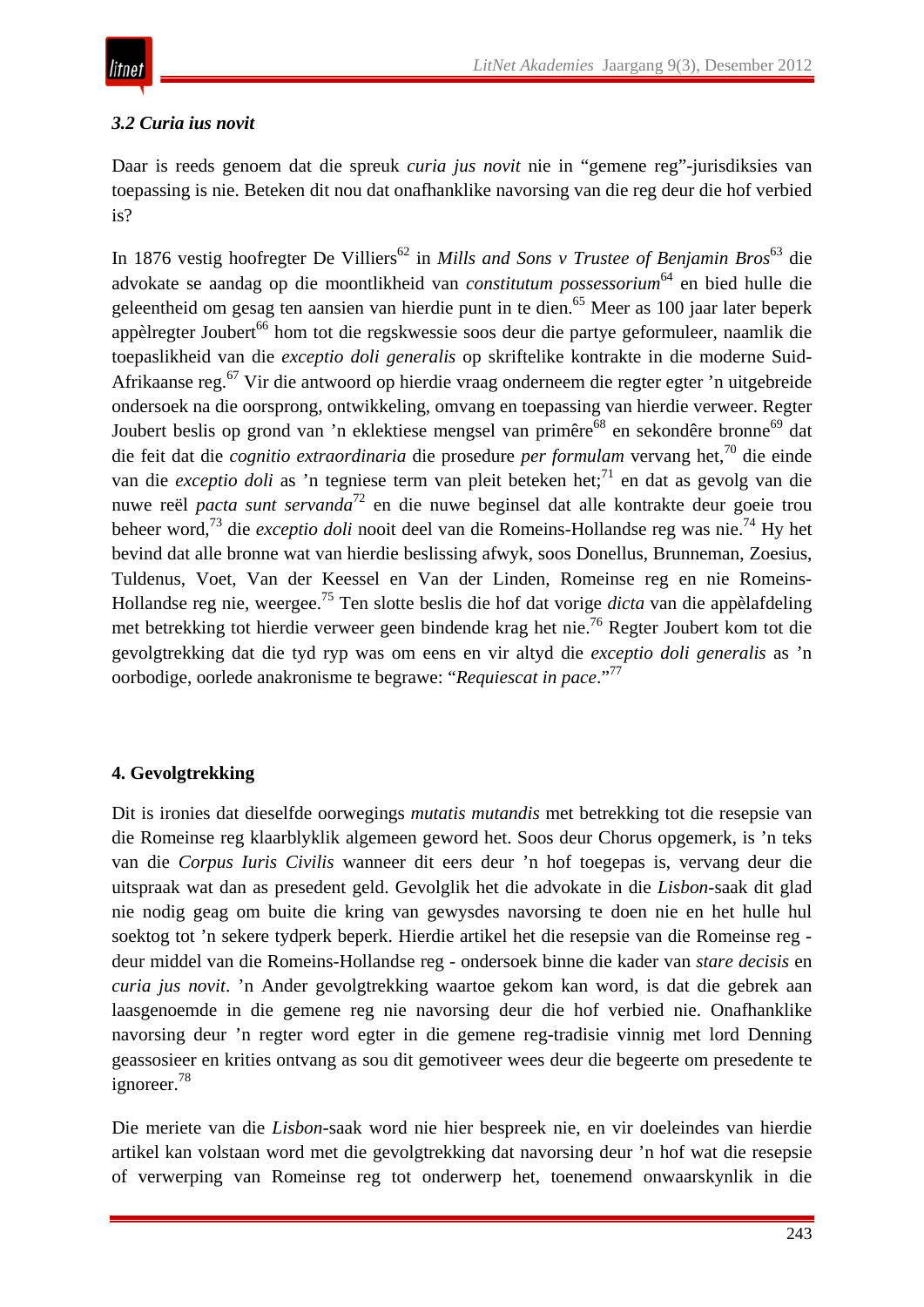

moderne Suid-Afrikaanse reg word; veral omdat Latyn as 'n vereiste vir 'n regsgraad afgeskaf is en die akademie van ganser harte die konsep van die universiteit as 'n besigheid omhels het. Dus, presedent regeer en die howe weet dit is reg.

#### **Bibliografie**

Botha, C.G. 1923. The early influence of the English law upon the Roman-Dutch law in South Africa. *South African Law Journal*,40:396–406.

Brooker, D. 2005. Va Savoir! – The adage "jura novit curia" in contemporary France. (9 Augustus 2012 geraadpleeg).

Cavise, L.L. 2006. The transition from the inquisitorial to the accusatorial system of trial procedure: Why some Latin American lawyers hesitate, *Bepress Legal Series*, Paper 1552:1– 51. (6 Mei 2012 geraadpleeg).

Chorus, J.M.J. 1974. Romeins recht op de Zuidpool en elders. In Spruit (red.) 1974.

Clark, C.E. 1925. History, systems and functions of pleading. *Virginia Law Review*, 11:517– 52.

Cowen, D.V. en D.P. Visser (reds.). 2004. *The University of Cape Town Law Faculty: A history 1859-2004.* Kaapstad: SiberInk.

Cowen, D.V. 2004. Early years of aspiration. In Cowen en Visser (reds.) 2004.

Crommelin, R.W.J. 2012. Ius curia novit? (25 Mei 2012 geraadpleeg).

De Vos, W. 1992. *Regsgeskiedenis*. Kenwyn: Juta.

De Wet, J.C. 1988. *Die ou skrywers in perspektief.* Durban: Butterworths.

Dernburg, H. 1902. *Pandekten.* Berlyn: Müller Verlag.

Dolezalek, G. 1989. "*Stare decisis": Persuasive force of precedent and old authority (12th– 20th century).* Kaapstad: Universiteit van Kaapstad, nuwe reeks, nr. 156.

Erasmus, H.J. 1996. The interaction of substantive law and procedure. In Zimmermann en Visser (reds.) 1996.

Farlam, I.G. 1988. The origin of the Cape bar. *Consultus* 1(1):36–40.

Girvin, S.D. 1996. The architects of the mixed legal system. In Zimmermann en Visser (reds.) 1996.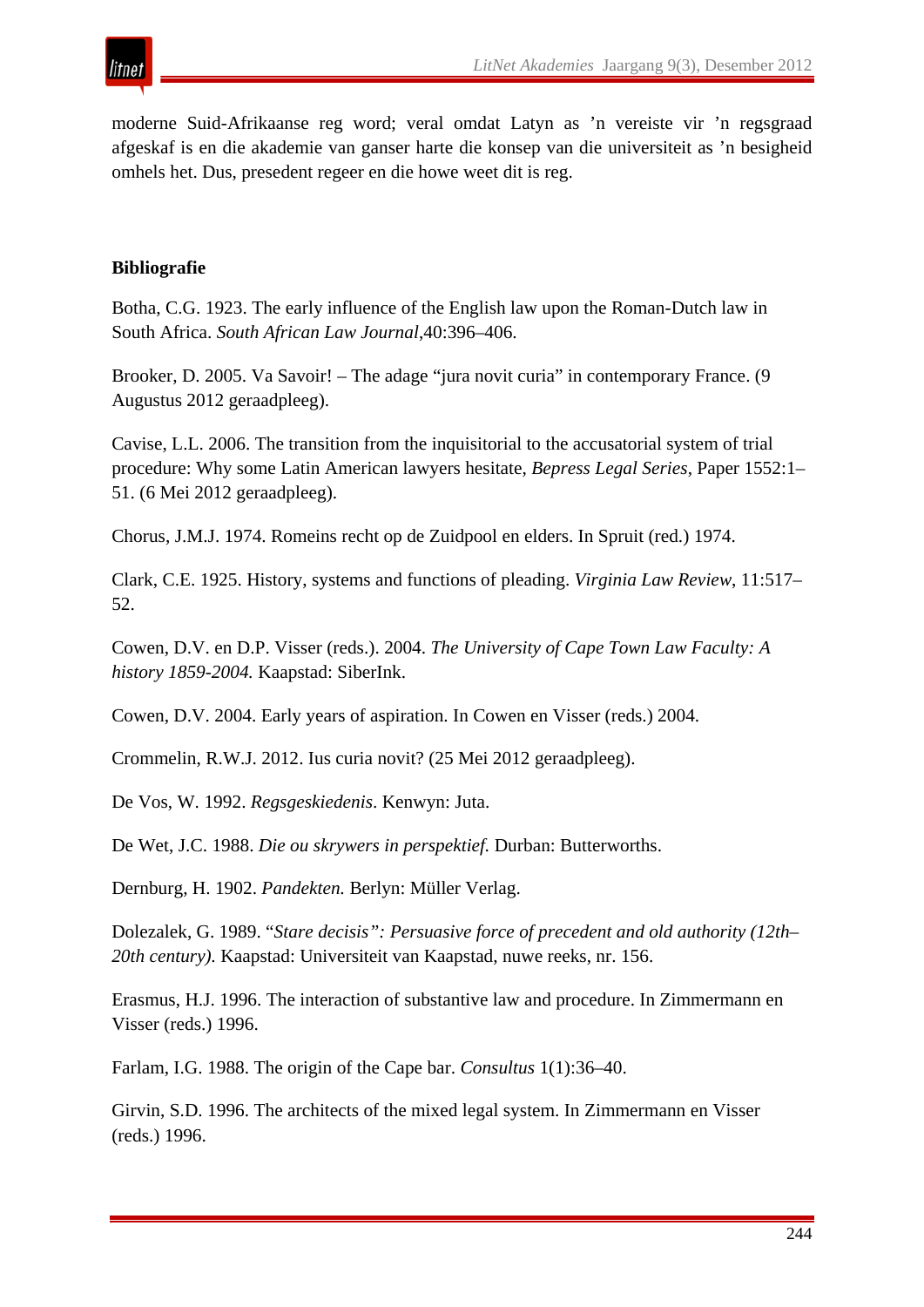Hahlo, H.R. en E. Kahn. 1973. *The South African legal system and its background.* Kaapstad: Juta.

Hazard Jr., G.C. en A. Dondi. 2006. Responsibilities of judges and advocates in civil and common law: Some lingering misconceptions concerning civil lawsuits. *Cornell International Law Journal*, 59:59–70. Faculty Scholarship Series, Paper 2329; (6 Mei 2012 geraadpleeg).

Hesselberger, D. 1970. *Die Lehre vom Streitgegenstand, Geschichtliche Entwicklung und gegenwartiger Stand*. Keulen-Berlyn-Bonn-München: Erlanger Juristische Abhandlungen.

Kaser, M. 1971. *Das römische Privatrecht* I. München: C.H. Beck.

Liebs, D. 1986. *Lateinische Rechtsregeln und Rechts-Sprichwörter.* 4de uitgawe. München: C.H. Beck.

Lokin, J.H.A. en W.J. Zwalve. 2001. *Hoofdstukken uit de Europese codificatie-geschiedenis.*  Deventer: Kluwer.

Mann, F.A. 1977. Fusion of the legal professions. *Law Quarterly Review*, 93:367–77.

Meier, I. 1975. *Iura novit curia.* Zurich: Schulthesis.

Mommsen, Th. 1893. *Abriss des römischen Staatsrechts.* Leipzig: Duncker & Humblot.

Műller, O. 1955. Jura novit curia. Zeitschrift des Bernischen Juristenvereins, 91(2):41–58.

Oberhammer, P. en T. Domej. 2005. Powers of the judge. Germany, Switzerland and Austria. In Van Rhee (red.) 2005.

Puchta, G.F. 1862. *Vorlesungen über das heutigen römischen Recht.* 5de uitgawe. Leipzig: B. Tachnitz.

Spiller, P. 1986. *A History of the District and Supreme Courts of Natal 1846-1910.* Durban: Butterworths.

Spruit, J.E. (red.). 1974. *Coniectanea neerlandica iuris romani. Inleidende opstellen over Romeins recht.* Zwolle: Tjeenk Willink.

Thomas, P.J. 2006. Did the supreme court of the Cape of Good Hope have equity jurisdiction? *Fundamina: A Journal of Legal History,* 12 (1):251–70.

Thomas, P.J. 1991. The legitimacy of received Roman law. *South African Law Journal*, 108 (2):325–9.

Van den Berg, A.J. (red.). 2011. *Arbitration advocacy in changing times*. Alphen aan den Rijn: Kluwer Law International.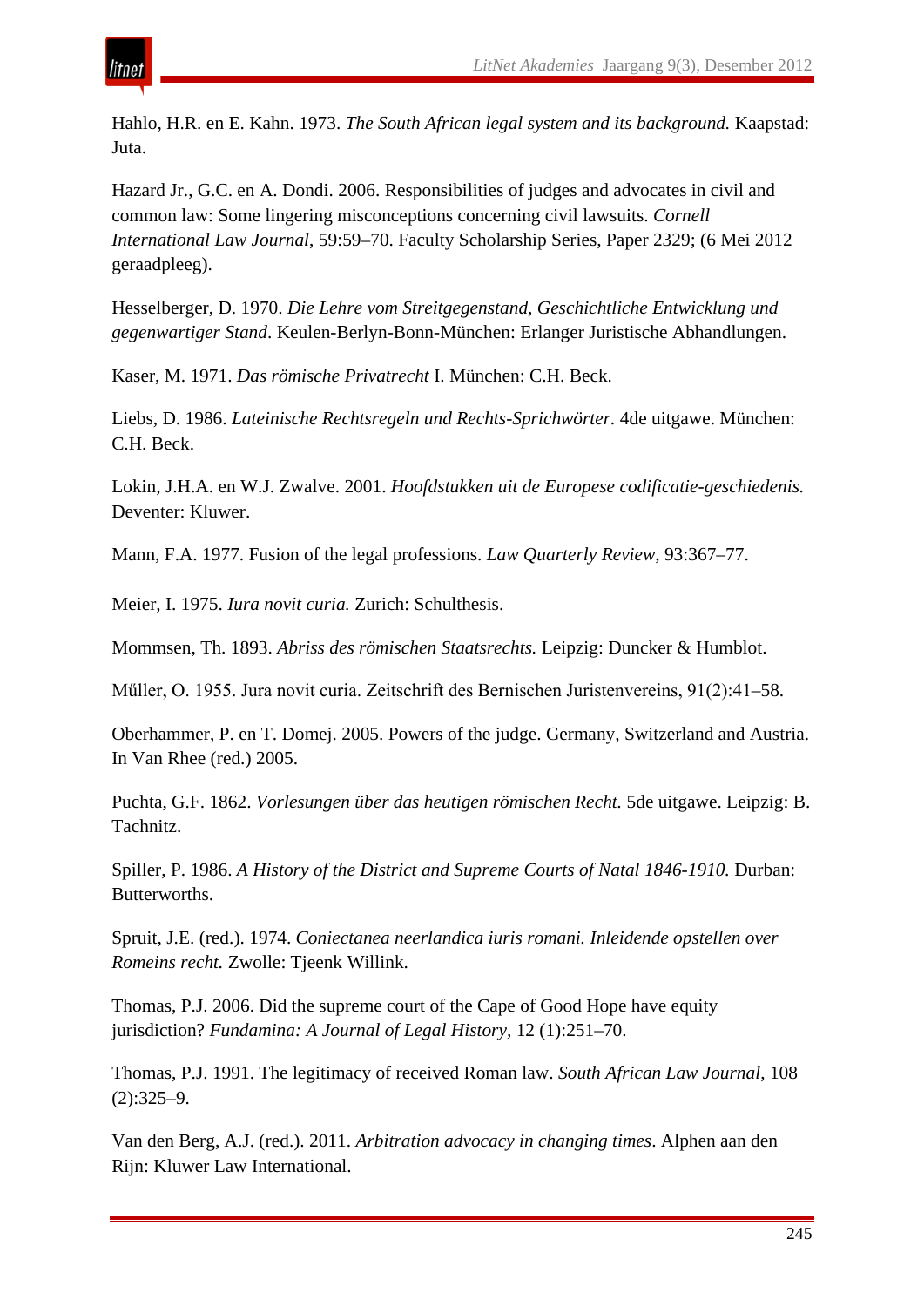Van der Westhuizen, J.V., P.J. Thomas, S. Scott, D. van der Merwe, J.Th. de Smit, R. Feenstra. 1984. *Huldigingsbundel Paul van Warmelo.* Pretoria: Universiteit van Suid-Afrika.

Van Rhee, C.H. (red.). 2005. *European traditions in civil procedure*. Antwerpen-Oxford: Intersentia.

Van Zyl, D.H. 1979. *Geskiedenis van die Romeins-Hollandse reg.* Durban: Butterworth.

Visagie, G.G. 1969. *Regspleging en reg aan die Kaap van 1652 tot 1806: Met 'n bespreking van die historiese agtergrond*: Kaapstad: Juta.

Visagie, G.G. e.a. 1989. *Die Kaapse regspraak-projek: Die raad van justisie, hofstukke en uitsprake wat betrekking het op siviele sake 1806-1827.* Kaapstad.

—. 1992. *Die Kaapse regspraak-projek: Die siviele appèlhof en die raad van justisie, hofstukke en uitsprake wat betrekking het op siviele sake 1806-1827: 'n Evaluering van capita selecta uit bepaalde gebiede van die reg aan die Kaap.* Kaapstad.

Voet, J. 1698–1704 (1731). *Commentarius ad pandectas*. Hagae-Comitum: Petrus de Hondt.

Von Wobeser, C. 2011. The effective use of legal sources: how much is too much and what is the role for iura novit curia? In Van den Berg (red.) 2011.

Watson, A. 1991. *Roman law and comparative law.* Athens: University of Georgia Press.

Zimmermann, R. 1984. Die Rechtsprechung des Supreme Court of the Cape of Good Hope am Ende der sechziger Jahre des 19. Jahrhunderts. In Van der Westhuizen e.a. (reds.) 1984.

Zimmermann, R. en D. Visser (reds.). 1996. *Southern Cross civil law and common law in South Africa.* Kaapstad: Juta.

# **Eindnotas**

<sup>1</sup> Van Zyl (1979:205, 209–17, 230−7, 265−6, 266−8, 271−4, 276−7, 284−7, 303−16); Watson (1991:90−3); Thomas (1991:325−9).

<sup>2</sup> De Wet (1988:1−29); c*ontra* Chorus (1974:141-2): "Buiten Europa tenslotte is de verspreiding van het Corpus Iuris als geldend recht in alle gevallen terug te voeren op kolonisatie; receptie mag men dit eigelijk niet noemen."

<sup>3</sup> Brief van 4 Maart 1621 aan J.P. Coen: "Rechten ende wetten sal U E aldaer doen observeren, die hier in Hollandt geobserveert warden." Vir die amusante konteks vir hierdie belangrike "inisiatief" en literatuur in dié verband, sien De Wet (1988:4−9); De Vos (1992:229−32).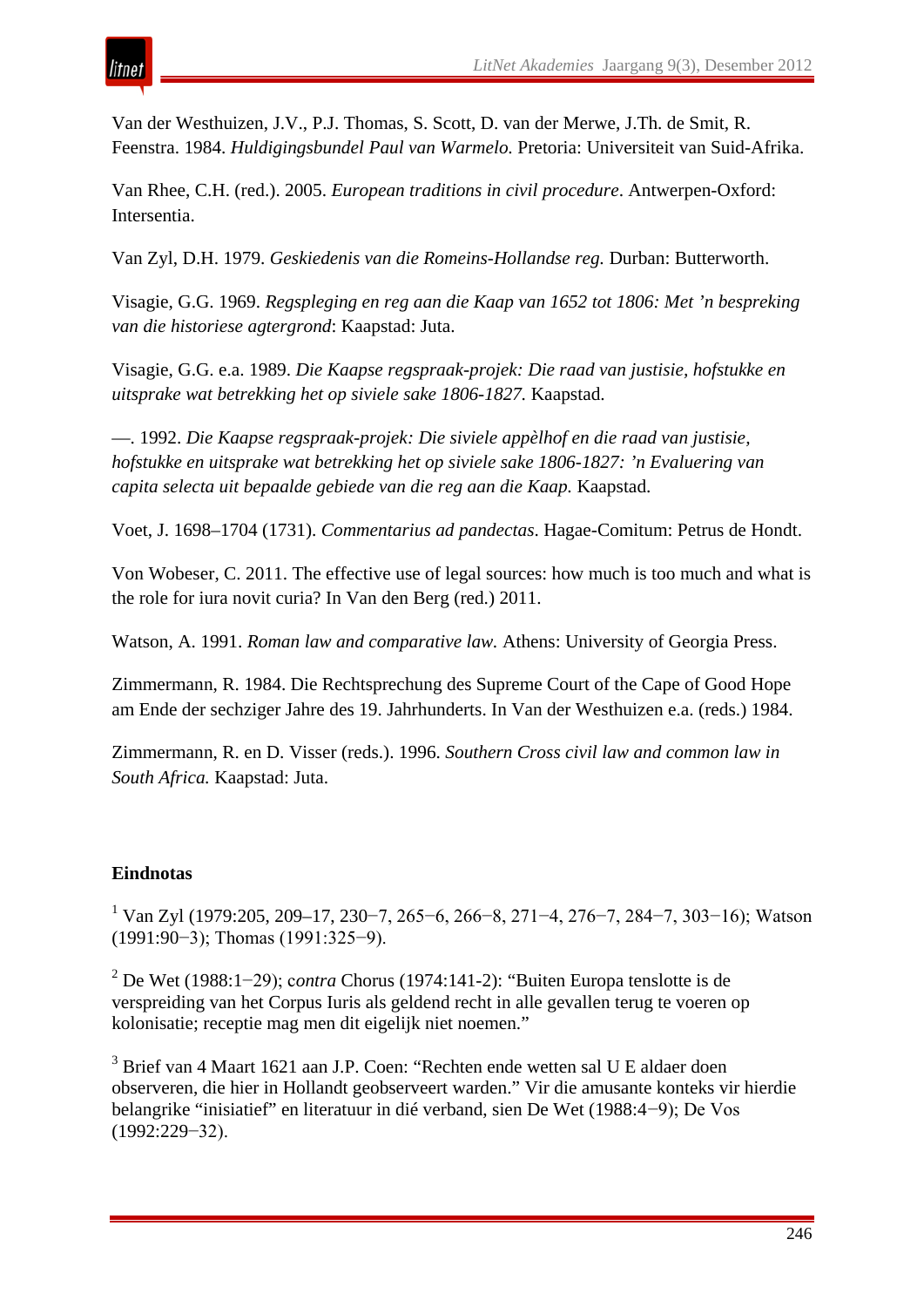<sup>4</sup> Van Riebeeck het besluit dat hierdie buitepos onder Batavia sou ressorteer. Vir die periode 1652 tot 1795 raadpleeg Visagie (1969; 1989; 1992).

<sup>5</sup> Ingevolge die Konvensie van Londen van 13 Augustus 1814. Thomas (2006:252); Hahlo en Kahn (1973:569−70).

<sup>6</sup> *Campbell v Hall* 1774 1 Cowp 209, 98 ER 1047; Cowen (2004:2). Cowen (2004:2, vn. 5) verwys ook na *Ruding v Smith* 2 Haggard Consistory 371, 382, 161 ER 774; *Denyssen v Mostert* 1872 LR 4 PC 236. Daar word ook geargumenteer dat art. 7 van die Vrede van Rustenburg (ook bekend as die kapitulasievoorwaardes) van 1795 asook art. 8 van die kapitulasievoorwaardes van 1806, behoud van die regstelsel gewaarborg het. De Vos (1992:237, 243−4).

<sup>7</sup> Wetboek Napoleon, ingerigt voor het Koningrijk Holland. Hierdie wetboek het op 1 Mei 1809 in werking getree. Besluit, vaststellende de Pointen welke bij de dadelijke invoering van het Wetboek Napoleon zullen worden nagekomen. Art. 3: "Bij de invoering van dit Wetboek zullen zijn afgeschaft het Roomsche Regt, mitsgaders alle Wetten en Ordonnantiën." Inkorporasie van die Koninkryk Holland in Frankryk het die invoering van die Code Civil in 1811 tot gevolg gehad; lg. kodifikasie is in 1838 deur die Nederlandse Burgerlijk Wetboek vervang. Lokin en Zwalve (2001:297−306).

<sup>8</sup> Farlam (1988:36).

<sup>9</sup> Art. 19 van die 1827 Oktrooi van Justisie en art. 17 van die 1832-Oktrooi het bepaal dat die nuwe advokate reeds as advokate in Engeland of Ierland of Skotland toegelaat moet gewees het, of 'n doktorsgraad in die regte by Oxford, Cambridge of Dublin moet behaal het. Die Education Act 4 van 1858 het 'n raad van openbare eksaminators gestig en art. 16 het aan hierdie raad die bevoegdheid verleen om vir 'n hoër sertifikaat in die reg en jurisprudensie te eksamineer. Gedurende dieselfde jaar het art. 12 van Wet 12 voorsiening gemaak vir die toelating as advokaat van die hooggeregshof van persone wat hierdie sertifikaat behaal het.

 $10$  Sir John Wylde HR, Menzies, Burton en Kekewich RR. Daar moet egter vermeld word dat William Menzies in Skotland opgelei was en dat sir William Burton Nederlands geleer het en ses maande in Holland gestudeer het. Sy *Observations on the Insolvent Law of the Colony of the Cape of Good Hope* (Kaapstad, 1829) vertoon duidelike tekens van kennis van die Romeins-Hollandse reg. Cowen (2004:7, vn. 28). Sien ook adb.anu.edu/biography/burton-sirwilliam-westbrooke-1857 (22-6-2012 geraadpleeg).

<sup>11</sup> 1849 5 Searle 373.

 $12$  Wylde HR 381: "Quote what Dutch or Roman books you please - musty or otherwise - and they must be musty if they lay down such doctrines. I belong to a higher court than they refer to - a court not to be broken up or paralysed by their authority, much less by the maxim of philosophers dozing over the midnight lamp in their solitary chambers. My Queen has sent me here to administer justice under the Royal Charter … When you speak of the Institutions of Holland, and of binding myself down by the practice of the Dutch courts - I absolve myself of that bondage, I look to my Charter, to my oath and to my duty." Girvin (1996:97).

<sup>13</sup> Botha (1923:399, vn. 17). Cowen (2004:5).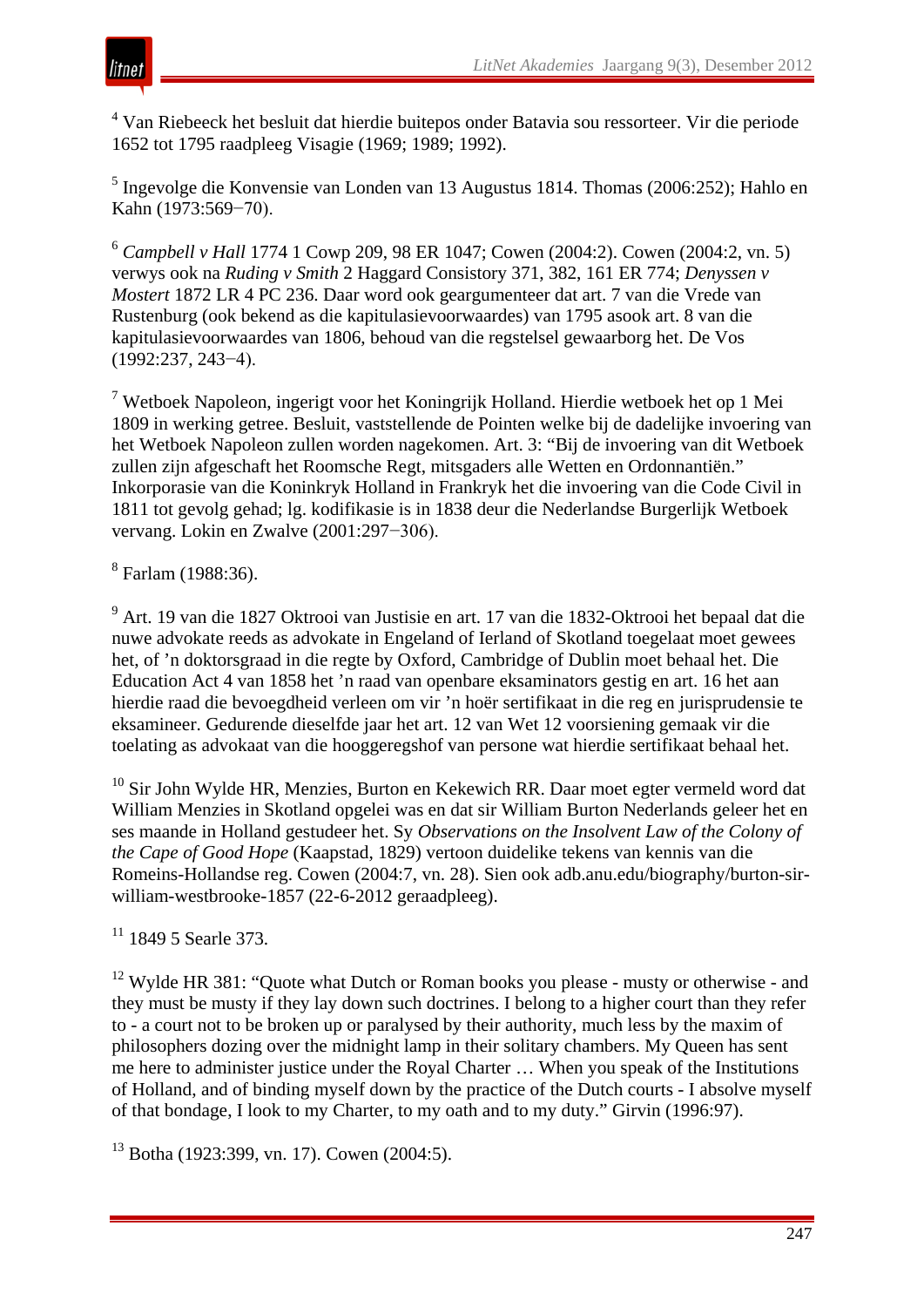<sup>14</sup> Liebs (1986:103); Műller (1975:41−58); Meier (1975); Hesselberger (1970).

<sup>15</sup> Impp. Diocletianus et Maximianus AA ad Honoratum. "Non dubitandum est iudici, si quid a litigatoribus vel ab his qui negotiis adsistunt minusfuerit dictum, id suplere et proferre, quod sciat legibus et iure publico convenire" (a. 290). Voet (1731:V, 1, 49): "Quod si a partibus eorumve patronis praetermissa fuerint quae juris sunt, recte ea judex suppleverit; utpote quae apud judicem allegari solita, tamen & non allegata oportet ei nota esse; sic ut & jurium certorum, utut non allegatorum, rationem habere in judicando teneatur."

<sup>16</sup> Müller (1975:41−2) verwys na Puchta se *Vorlesungen* I, 169, waar die outeur die beginsel in die *glossa* meen te vind. Müller is verkeerdelik van mening dat Dernburg in sy *Pandekten* die voorskrif reeds in *C*. 8, 52, 1 aantref. Dernburg (1902:55, vn. 12). Müller doen ook aan die hand dat Mommsen se *Abriss des römischen Staatsrechts* 243 die praetoriese edik as die oorsprong van die beginsel gesien het, maar dit is moeilik om sy verwysing na Mommsen as sodanig te interpreteer. Alhoewel 'n kanoniekregtelike oorsprong nie voorgestel is nie, sou navorsing in hierdie rigting wenslik wees.

 $17$  Sien by. art. 25 Wetboek van Burgerlijke Rechtsvordering (Nederland); art. 1 Schweizerisches Zivilgesetzbuch (Switzerland); §293 Zivilprozessordnung (Duitsland).

<sup>18</sup> Meier (1975:1); Crommelin (2012:61−2); sien ook Brooker (2005:7−49) wat sewe definisies van die spreuk ontleed om die verskeidenheid aan te toon. Erasmus (1996:148): "The forms of procedure devised under the First and Second Charters of Justice of 1828 and 1834 display the fundamental features characteristic of proceedings at common law: the adversary character of the system, the predominant role of the parties in the conduct of the litigation, and the orality, immediacy, and publicity of its proceedings."

 $19$  Cowen (2004:7).

<sup>20</sup> Zimmermann (1984:306): "[E]in System, das mit englischer Gerichtsverfassung und englischem Prozessrecht auch 'judicial unpreparedness' anstelle des 'iura novit curia' übernommen hatte"; Mann (1977:369); Brooker (2005:33–5) bespreek Lord Denning se radikale afwyking van die gemeenregtelike tradisie om op die argumente van partye staat te maak; sien ook Clark (1925:517–52). Die neiging in die moderne regswetenskap is om die konvergensie van die twee regsfamilies te benadruk en om die sg. fundamentele verskille toe te skryf aan verkeerde interpretasies. Hazard en Dondi (2006:59–70); Cavise (2006:1–51); Von Wobeser (2011:201). Afgesien van lg. maak geen van die ander outeurs melding van die regspreuk nie, wat by implikasie beteken dat in die gemeenregtelike regstradisie die rol *curia ius novit* slegs in internasionale (arbitrasie-) reg ter sprake kom.

<sup>21</sup> Farlam (1988:36). Cloete het in Leiden, Utrecht en Groningen gestudeer en was lid van die Engelse balie. Sir Christoffel Brand was ook lid van die Engelse balie en het in Leiden gestudeer. De Wet, Hofmeyr, Joubert en Neethling het almal in Leiden gestudeer. Cowen (2004:3–4) haal as gesag aan William Bird, *State of the Cape of Good Hope in 1822* (1823), 11.

<sup>22</sup> Tien advokate van die ou hof is gedurende 1828 toegelaat: O.M. Bergh, C.J. Brand, H. Cloete, D. Denyssen, A. Faure, J.H. Hofmeyr, J. Joubert, J.H. Neethling, H.R. Ryneveld, J. de Wet. Farlam (1988:37).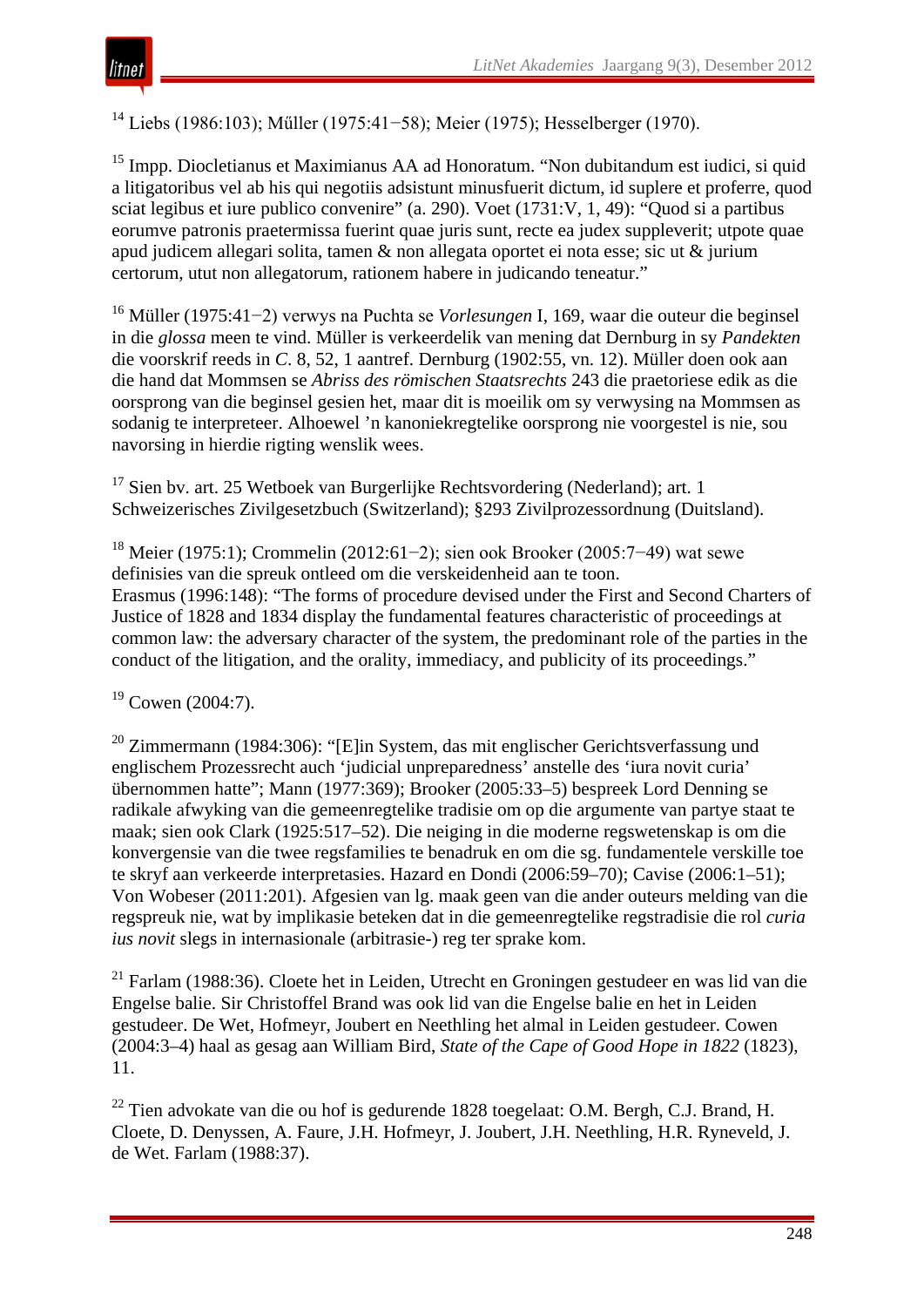



<sup>23</sup> Farlam (1988:38) noem Joubert, Cloete en Brand as die suksesvolste advokate, maar vermeld dat Anthony Oliphant (die prokureur-generaal), Denyssen en De Wet ook veel hofwerk gedoen het.

<sup>24</sup> Dolezalek (1989:13–5).

<sup>25</sup> Hahlo en Kahn (1973:213–301).

<sup>26</sup> Zimmermann (1984:287): "Am Anfang stehen die Menzies' Reports, die aus den nachgelassenen Manuskripten von Justice W Menzies zwanzig Jahre nach dessen Tod im Jahre 1870 von James Buchanan herausgegeben wurden."

<sup>27</sup> Byvoorbeeld Cloete het in *Meyer v Low* (Menzies Vol. II, Part I, 12-16) op die beslissing in *Kotze v Meyer* (7 Sep. 1830) gesteun. Die hof was van mening dat die beginsel van die beslissing in *Kotze v Meyer* deeglik was. Girvin (1996:98).

<sup>28</sup> Menzies, Vol.II, Part III (399–403). Die Kaapstad-uitgawe van 1882 deur Juta is geraadpleeg.

 $29$  Menzies (399–401).

<sup>30</sup> Farlam (1988:38).

<sup>31</sup> *C.* VIII, 26(27), 1. Imp. Gordianus A. Festo. 2. "Ac si in possessione fueris constitutus, nisi ea quoque pecunia tibi a debitore reddatur vel offeratur, quae sine pignore debetur eam restituere propter exceptionem doli mali non cogeris. Iure enim contendis debitores eam solam pecuniam, cuius nomine pignora obligaverunt, offerentes audiri non oportere, nisi pro illa satisfecerint, quam mutuam simpliciter acceperint. 3. Quod in secundo creditore locum non habet: nec enim necessitas ei imponitur chirographarium etiam debitum priori creditori offerre." (a. 239). Vertaling Fred. H. Blume: "And if you were put in possession, you are not compelled to give it up on the plea of fraud, unless also the money due you without security is repaid or offered to you. For you rightly contend that debtors who only return the money for which the pledge was given ought not to be heard unless they also pay the money received on a simple loan." Sien ook Kaser (1971:538, 538, vn. 17).

 $32\,401-2$ .

<sup>33</sup> Van der Keessel *Theses selectee* 435, 450; Van Leeuwen *Censura forensis* IV, 87, §§ 1, 2; Voet *Commentarius ad pandectas* 13, 6, 10; 16, 2, 15; 20, 6, 16; 41, 1, 42; Grotius *Inleidinge tot de Hollandsche regsgeleertheyt* 3, 19, 16.

<sup>34</sup> Carpzovius *Jurisprudentia forensis* C. 40, def. 3;Cujacius *Notae solemnes in codicem Justiniani* VIII, 27; Faber *Codex Fabrianus* VIII, 16, 4.

<sup>35</sup> Burton, W.W. 1829. *Observations on the insolvent law of the Colony of the Cape of Good Hope; with an appendix of forms*. Kaapstad (uitgewer onbekend).

<sup>36</sup> Stair, Viscount of, 1681. *The institutions of the law of Scotland*. Edinburgh (uitgewer onbekend) III, 4, 23; Bell, G.J. 1810. *Commentaries on the law of Scotland and on the principles of mercantile jurisprudence*. Edinburgh (uitgewer onbekend) I, 684, II, 22.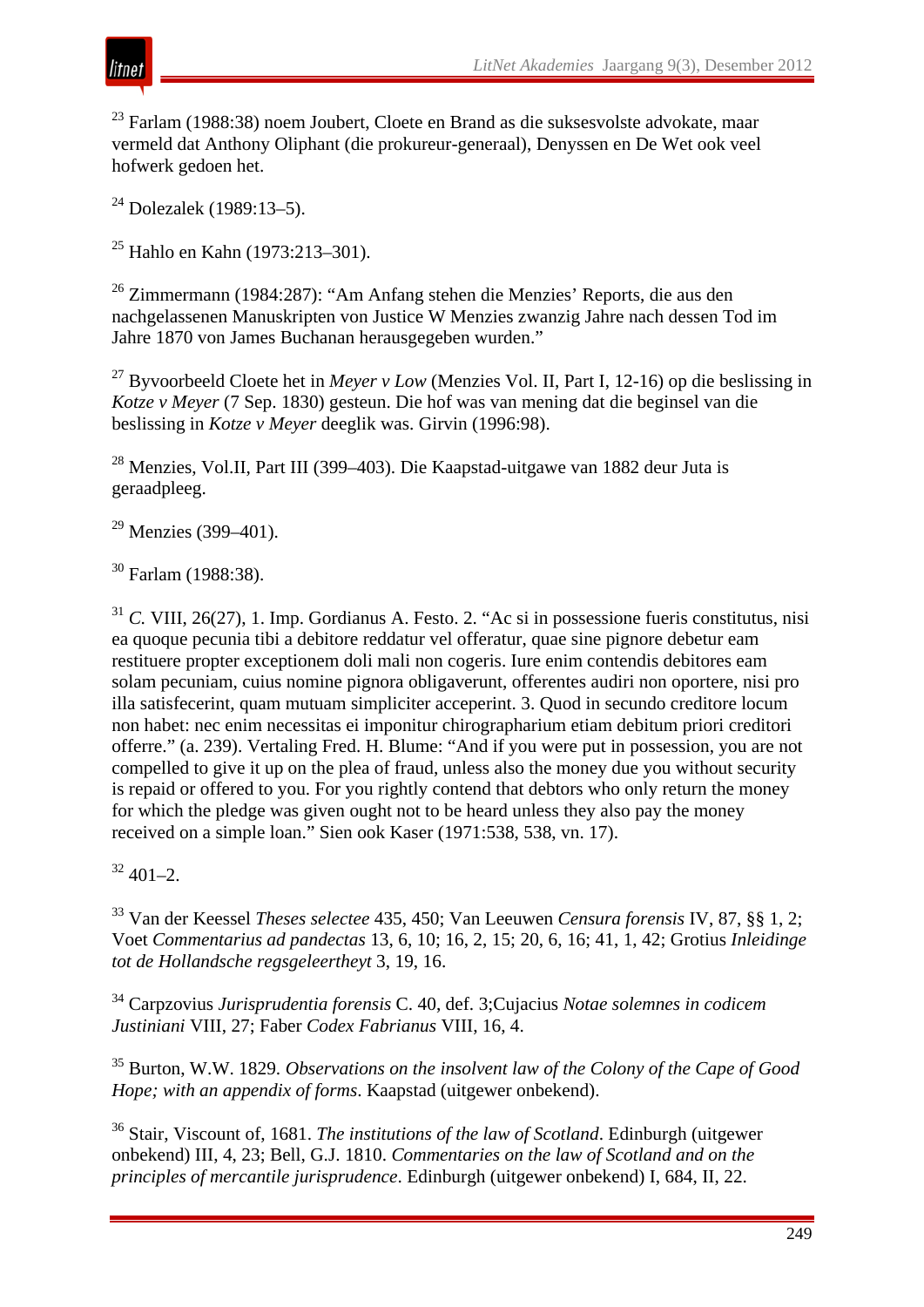

<sup>37</sup> Story, J. 1840. *Commentaries on the law of bailments*. Boston (uitgewer onbekend) 305; Henley, R. 1825. *A practical treatise on the bankrupt law*. Londen (uitgewer onbekend) 294 dit kan ook wees Henley, R. 1832. *A digest of the bankrupt law*. Londen (uitgewer onbekend) 294; *Cooke on mortgages* 491 is vermoedelik Cooke, W. 1834. *The bankrupt laws.* 2 vols. 8ste uitgawe. Londen (uitgewer onbekend) 491; Smith, J.W. 1834. *A compendium of mercantile law.* Londen 461; Kent, J. 1826–30. *Commentaries on American law.* 4 vols. New York (uitgewer onbekend) II, 584.

<sup>38</sup> *Adams v Claxton*, Rolls 1801. *Reports of cases decided in the high court of chancery* by Frances Vesey jun. 226.

<sup>39</sup> Sir Christoffel Brand.

<sup>40</sup> *D.* 20, 4, 20; Grotius *Inleidinge* 2, 48; Van Leeuwen *Censura forensis* 4, 10, 37; Voet 13, 7, 6; 16, 2, 20; 42, 7, 5; 20, 4, 37; Kersteman *Hollandsch rechtsgeleert woordenboek* 245; Van den Berg, *Nederlands advysboek* I, 36; Van der Linden *Institutes* 178 (*Rechtsgeleerd practicaal en koopmanshandboek* (Amsterdam, 1806) was in Engels vertaal deur Henry Jabez en gepubliseer as *Institutes* (Londen, 1828)).

<sup>41</sup> Faber 8, 16, 2; Carpzovius II, 25, def. 25; Van den Sande *Decisiones* III, 10, dec. 7; Christinaeus *Decisiones* vol. 4, no. 169; Perezius *Praelectiones in XII libros codicis Justiniani* VIII, 27; Brunneman *Commentarius in duodedim libros codicis Justinianei* VIII, 27; Huber *Praelectiones* XX, 100; Leyser *Meditationes ad pandectas* vols. 3, 4, §§ 175, 231; vol. 7, ble. 515, 560); Pothier *On pledges* 2, 47 (Pothier se *Oeuvres contenant les traités du droit Francais* (Paris, 1768-78) is in Engels vertaal deur W.D. Evans *The law of obligations* (Philadelphia, 1802); Code Napoleon, art. 2,082; Muhlenbruch *Doctrina pandectarum* II, 208; Mackeldey *Compendium of modern civil law* I, 384.

<sup>42</sup> Burge, W. 1838. *Commentaries on colonial and foreign laws*. Londen (uitgewer onbekend) III, 286, 585.

<sup>43</sup> Kent, *Commentaries* IV, 176; Story,*Equity jurisprudence* II, 248, § 1,010; 270, § 1,034-5.

<sup>44</sup> 402.

<sup>45</sup> *Ibid*.

<sup>46</sup> 403.

 $47$  Cowen (2004:7).

 $48$  1988 3 SA 580 (A).

 $49607E - 608F$ .

<sup>50</sup> Bygestaan deur E.M. Wentzel. Die hoofargumente was opgestel deur Wentzel en V. Fevrier en die aanvullende argumente deur A. Chaskalson en R. Nugent. *Bank of Lisbon v De Ornelas* 582.

 $51$  582C–E.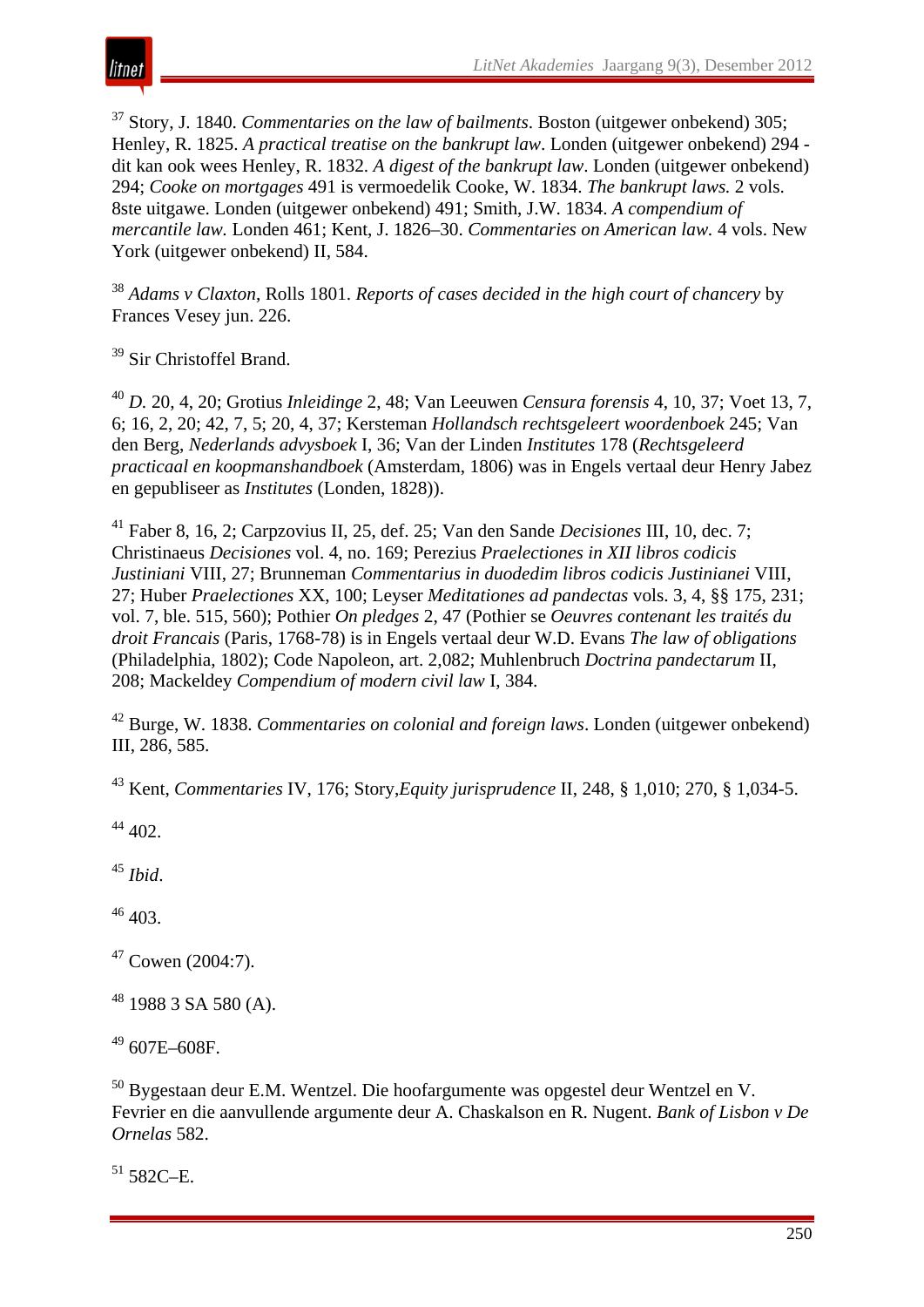

<sup>52</sup> Sohm, R. 1892. *Institutes of Roman law* (vertaal deur J.C. Ledlie) Oxford: Clarendon Press; De Wet, J.C. 1939. *Estoppel by representation in die Suid-Afrikaanse reg.* Leiden: Sijthoff:83–9; Aronstam, P. 1979. Unconscionable contracts: The South African solution? *Tydskrif vir Hedendaagse Romeins-Hollandse Reg*, 42:41–2; Botha, A.D. 1980. Die *exceptio doli generalis*, rektifikasie en estoppel. *Tydskrif vir Hedendaagse Romeins-Hollandse Reg*, 43(4):263, 263 vn. 84, 264.

<sup>53</sup> *Zuurbekom Ltd v Union Corporation Ltd* 1947 1 SA 514 (A); *Senekal v Home Sites (Pty) Ltd* 1950 1 SA 139 (W); *North Vaal Mineral Co Ltd v Lovasz* 1961 3 SA 604 (T); *Von Ziegler v Superior Furniture Manufacturers (Pty) Ltd* 1962 3 SA 399 (T); *Hauptfleish v Caledon District Council* 1963 4 SA 53 (K); *Otto v Heymans* 1971 4 SA 148 (T); *OK Bazaars (1929) Ltd v Universal Stores Ltd* 1973 2 SA 281 (K); *Rashid v Durban City Council* 1975 3 SA 920 (D); *Paddock Motors (Pty) Ltd v Igesund* 1976 3 SA 16 (A); *Aris Enterprises (Finance) (Pty) Ltd v Waterberg Koelkamers (Pty) Ltd* 1977 2 SA 436 (T); 1977 2 SA 425 (A); *Novick v Comair Holdings Ltd 1*979 2 SA 116 (W); *Rand Bank Ltd v Rubenstein* 1981 2 SA 207 (W); *Neuhoff v New York Timbers* 1981 4 SA 666 (T); *Edwards v TuckersLand & Development Corporation (Pty) Ltd* 1983 1 SA 617 (W).

<sup>54</sup> Met hom R.S. van der Riet. Die hoofde van argumente is opgestel deur M.W. Odes SC en R.S. van der Riet. *Bank of Lisbon v De Ornelas* 588.

<sup>55</sup> 588E.

 $56$  589G.

<sup>57</sup> Aronstam (1979:28–32, 39); Buckland, W.W. 1963. *A textbook of Roman law*. Cambridge: University Press: 654; Goudsmit, J.E. *Pandecten systeem.* Leiden: Hazenberg: 95; Kaser, M. 1965. *Roman private law* (Dannenbring se vertaling): 33, IV, 4, 143–4; 33, III, 2, 155; Sohm (1892, par. 53, 275–81); Voet (Gane se vertaling: 44, 4, 1, 2).

<sup>58</sup> *Viljoen v Hillier* 1904 TS 312; *Waterval Gold Mining Co v New Bullion Gold Mining Co* 1905 TS 717; *Farrar v Geldenhuys Gold Mining Co* 1908 TH 16; *Weinerlein v Goch Buildings Ltd* 1925 AD 282; *Sampson v Union & Rhodesia Wholesale Ltd (in Liquidation)* 1929 AD 468; *Schwarzer v John Roderick's Motors (Pty) Ltd* 1940 OPD 170; *Senekal v Home Sites* 1950 1 SA 139 (W); *Zuurbekom*; *Van der Walt v Minnaar* 1954 3 SA 932; *Sette v DH Saker (Pty) Ltd* 1957 2 SA 87 (W); *North Vaal*; *Hauptfleish*; *Otto*; *OK Bazaars*; *Rashid*; *Quadrangle Investments Ltd v Witind Holdings Ltd* 1975 1 SA 572 (A); *Rashid*; *Paddock*; *Aris*; *Novick; Edwards*; *Neuhoff*; *Sonday v Surrey Estate Meat Market* 1983 2 SA 521 (K); *Dithaba Platinum v Erconovaal Ltd* 1985 4 SA 615 (T).

 $59$  147: "Fataal voor de toepassing van het Corpus Iuris is vooral het Engelse rechtsbeginsel van *stare decisis*, dat in alle Britse gebieden ingang heeft gevonden: een rechterlijke uitspraak heeft bindende kracht voor altijd. Is er een *precedent in point*, dan moet dit worden toegepast, en niet meer de teksten waarop de precederende rechter zijn beslissing heeft gebaseerd. Met het merkwaardige gevolg dat iedere toepassing door de rechter van een tekst uit het Corpus Iuris de dag naderbij brengt, dat het Corpus Iuris niet meer wordt toegepast."

<sup>60</sup> *Zuurbekom v Union Corporation* 1947 1 SA 514 (A).

<sup>61</sup> *Viljoen v Hillier* 1904 TS 312.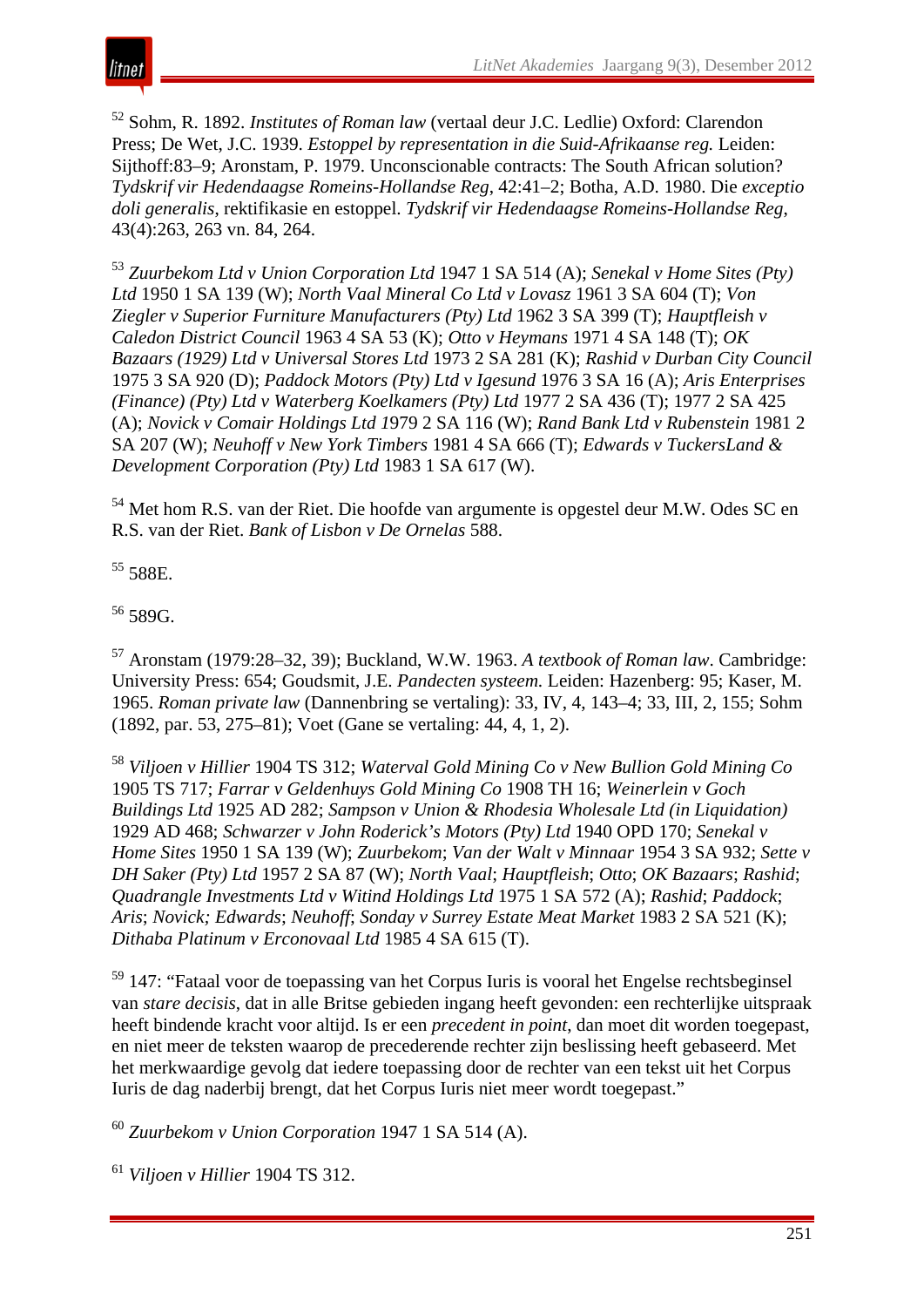

<sup>62</sup> J.H. de Villiers het teologie en regte in Utrecht, Berlyn en Londen gestudeer. Hy was toegelaat tot die Engelse balie (Inner Temple) en het in 1865 na Suid-Afrika teruggekeer. In 1873 is hy aangestel as hoofregter van die Kaapkolonie en hy het gedurende meer as veertig jaar die Suid-Afrikaanse reg ontwikkel. Cowen (2004:17).

<sup>63</sup> Cases decided in the Supreme Court of the Cape of Good Hope 1876 6 Buchanan 115.

<sup>64</sup> 118: "The Court subsequently suggested that as the doctrine of *constitutum possessorium* had not been referred to in the argument, any authorities bearing upon it might be mentioned. Counsel afterwards referred to *Savigny on Possession*, b. 2, sec. 28 (p. 232 of Perry's translation); *Voet*, 41, 2, 8; and *Coren's Observations*, ob. 25."

 $<sup>65</sup>$  De Villiers, C.J. held (122): "It occurred to me, after Counsel for the parties had been</sup> heard, that a substantial argument might be raised in favour of the plaintiffs, from the doctrine of *constitutum possessorium,* under which a person who possesses an article in his own name might constitute himself a possessor in the name of another person, and thus perform a species of fictitious delivery. The Court therefore gave Counsel on both sides an opportunity of handing in authorities bearing on the point. Some authorities had since been handed in on behalf of the plaintiffs, but they really do not touch the question suggested by the Court." Sien vir die houding van sy Natalse kollega Connor C.J., Spiller (1986:35).

<sup>66</sup> Girvin (1996:137 vn. 218) beskryf dr. C.P. Joubert AR as die spesialis op die gebied van die ou outoriteite, na wie sake wat deeglike historiese navorsing verg, meestal verwys was.

#### $67$  592G.

<sup>68</sup> Gaius IV, 40, 41, 42, 43, 119, 126; *Inst*. 4, 6, 28; *D.* 44, 4, 1, 1; 44, 4, 2, 1; 44, 4, 2, 4; 44, 4, 12; Bartolus *ad* 44, 4, 4, 13; *D*. 24, 3, 21; 30, 84, 5; 18, 5, 3; 2, 14, 7, 4; Donellus *De jure civili,* Lib. 22, cap. 6 nos. 3 en 4; Cujacius *Commentarius in lib L quaestionum Aemilii Papiniani ad L in omnibus 41 de judiciis*; Brunneman *Commentarius ad D.* 44, 4, 1 no. 1; *ad* 44, 4, 2, no. 9; De Groot 3, 1, 52; 3, 3, 54; 3, 15, 9; Van Leeuwen *RHR* 4, 2, 1; Dekker noot op 4, 2, 1; *CF*, 1, 4, 2 no. 4; Groenewegen *ad Cod.* 2, 3, 10; 8, 38 (37), 12; *ad Inst.* 4, 6, 28, no. 2; *ad Inst.* 4, 6, pr. nos. 1 en 2; Voet 2, 14, 9; 12, 1, 3; 18, 5, 4; 22, 1, 11; 44, 7, 13; 44, 4, 1; Van der Keessel *ad Gr.,* 3, 1, 46; Van der Linden se vertaling van Pothier *Verhandeling van contracten en andere verbintenissen* vol. 1, 16-7; Vinnius *ad Inst.* 4, 6, 28, no. 4; 4, 13, 1 no. 4; Merula *Manier van procederen*; Wassenaar *Practyck judicieel*; Vromans *Tractaat de foro competenti*; Damhouder *Practijke in civile saken*; Zoesius *ad D.* 44, 1, 3-13; Tuldenus *ad D.* 44, tit. 4, cap. nos. 1-3; Kersteman *Hollandsch rechtsgeleert woordenboek, sv*  Peremtoire exceptie; *Hollandsche consultatien* 343; *Observationes tumultuariae novae* 1049.

<sup>69</sup> Van Bemmelen, J.M. en E.J.A. Fischer-Keuls 1957. *Levend recht*. Zeist: W. de Haan: 125– 6; Buckland (1963:651–2, 655); Moyle, J.B. 1913. *Imperatoris Justiniani institutionum libri quattuor.* 5de uitgawe Oxford: Clarendon Press: 592-3, 643; Schulz, F. 1951. *Classical Roman law.* Oxford: Clarendon Press: par. 30, 96;Sohm (Ledlie translation) (1892:279-80, 301); Thomas, J.A.C. 1975. *The Institutes of Justinian.* Amsterdam: North-Holland Pub. Co.: 316; Van Oven, J.C. 1948. *Leerboek van Romeinsch privaatrecht.* Leiden: Brill:22 vn. 42, 209-10, 249, 322; Van Warmelo, P. 1965. *Die oorsprong en betekenis van die Romeinse reg.*  Pretoria: J.L. van Schaik; Botha, A.D. 1981. Die Exceptio doli generalis in die Suid-Afrikaanse reg. Ongepubliseerde doktorale proefskrif, Universiteit van die OVS; De Wet